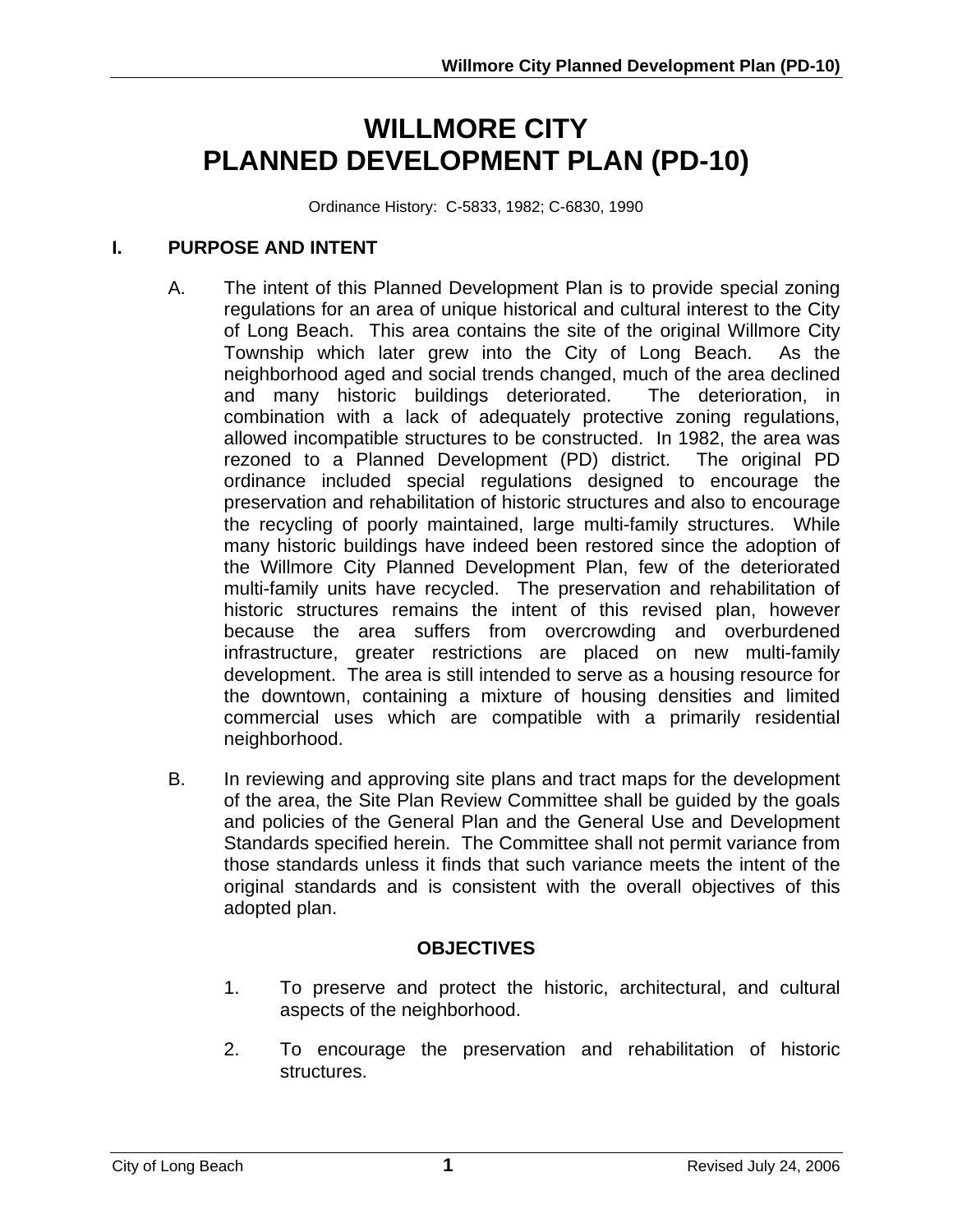- 3. To ensure architectural and landscape architectural compatibility between new construction and existing development.
- 4. To improve the design quality of structures.
- 5. To encourage a variety of residential communities and housing choices attractive to those wishing to live in proximity of downtown, thereby facilitating a reduction in worker travel time, a reduction in traffic congestion, the conservation of energy, and residential support for downtown retail, restaurants, and entertainment uses.

## **II. DEVELOPMENT REVIEW PROCEDURE**

A. Site Plan Review

No building permit shall be issued for any building until a Site Plan Review has been approved, or conditionally approved, by the Site Plan Review committee under the procedures set forth in the Zoning Regulations. The following building permits shall be exempt from this requirement:

- 1. Remodels with no additional floor area.
- 2. Additions less than four hundred and fifty square feet in area and not visible from the public street right of way.
- 3. Accessory buildings not visible from the public right-of-way.

Applications for Site Plan Review must include a detailed landscape plan and a final irrigation plan. For designated historical landmarks and for properties located in a historic district, Site Plan Review shall not be released until the Cultural Heritage Commission has provided guidance in the form of a Certificate of Appropriateness.

B. Review of Designated Historic Landmarks and Projects Located Within a Historic District

The Willmore City Planned Development District contains two historic districts, the Drake Park Historic District and the Willmore City Historic District. In addition to the site plan review requirements listed above, applications for exterior changes to designated historic landmarks or to any structure within a historic district must obtain a Certificate of Appropriateness from the Cultural Heritage Commission. Exterior changes subject to Cultural Heritage review include:

- 1. alterations
- 2. additions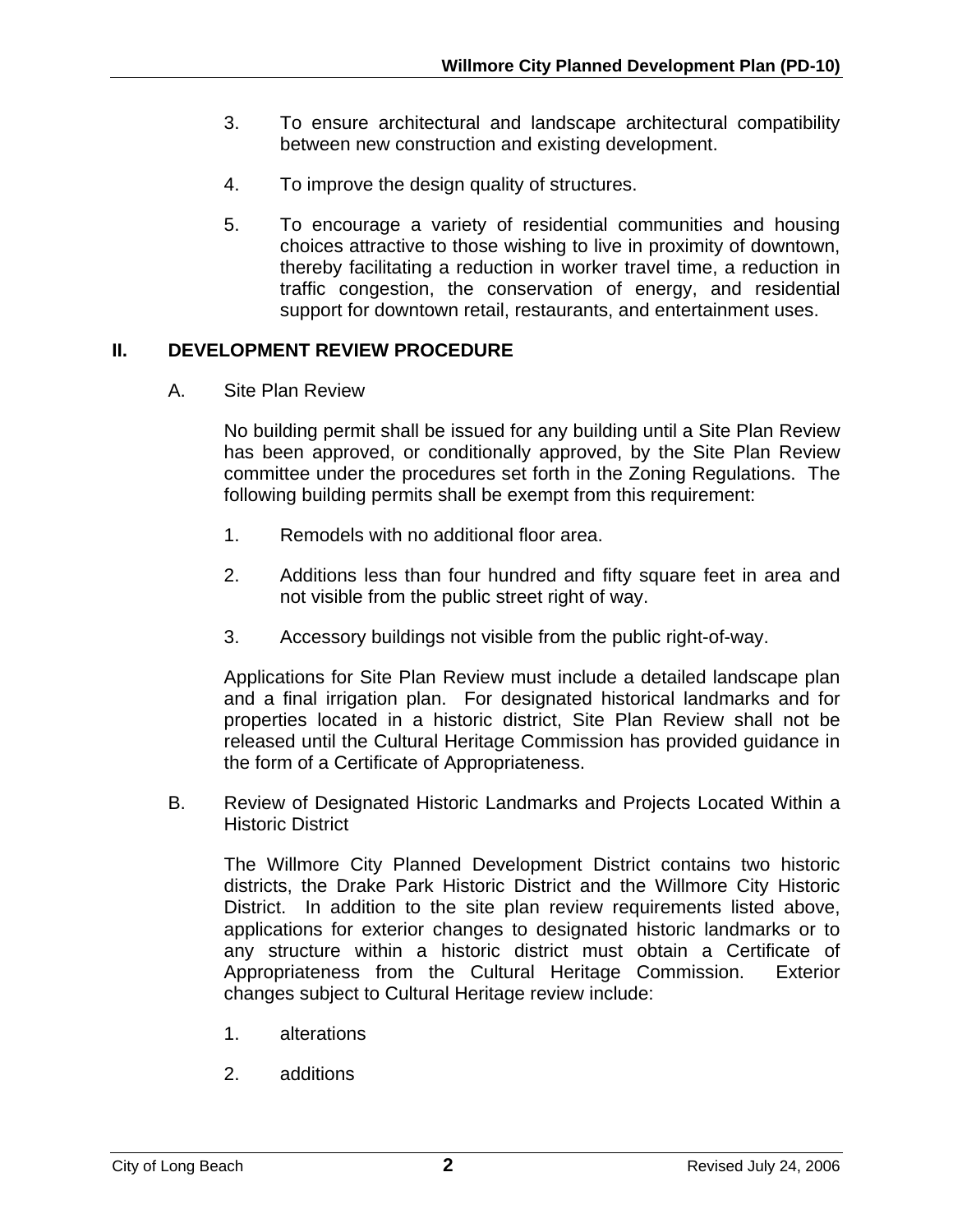- 3. remodeling (exterior only)
- 4. relocations
- 5. demolitions
- 6. new construction
- 7. exterior painting or other re-surfacing

All projects which involve adverse changes to historic buildings, a loss of historic materials or design features, or irreversible alterations which detract from the original architectural character of the building, shall be denied a Certificate of Appropriateness. In the event of a denial of a Certificate of Appropriateness, no City permits shall be issued within a sixmonth period. At the request of the Cultural Heritage Commission, the City Planning Commission can extend this period for an additional six months. At the expiration of the prescribed waiting period or extensions thereof, provided all other City regulations are met, the applicant may proceed with the proposed project.

## **III. GENERAL USE AND DEVELOPMENT STANDARDS**

- A. Residential Uses. The primary use of the Willmore City Planned Development District is to be residential. Specific residential uses permitted in each plan subarea are listed in the Specific Development Standards. In addition to residential uses, limited personal and professional services which are low volume and compatible with a residential neighborhood are also permitted. Such uses are outlined in following sections 2 through 4.
- B. Artist Studios. In Subareas 1, 2, and 4, an artist studio/loft shall be permitted as an accessory use to a residential unit according to the Administrative Use provisions of the zoning regulations as specified by subsection 21.21 of the Long Beach Municipal Code. In addition, either one wall sign or one projecting sign advertising the use shall be permitted on-site provided that the sign is wooden and does not exceed three square feet in size.
- C. Bed & Breakfast Inns. In Subareas 1 and 4, Bed and Breakfast Inns may be permitted subject to the Administrative Use provisions of subsection 21.21 of the Long Beach Municipal Code if the renovation and use of the structure as a bed and breakfast inn will contribute significantly to the ambiance, character, or economic revitalization of the neighborhood. Bed and Breakfast Inns shall be subject to the following restrictions: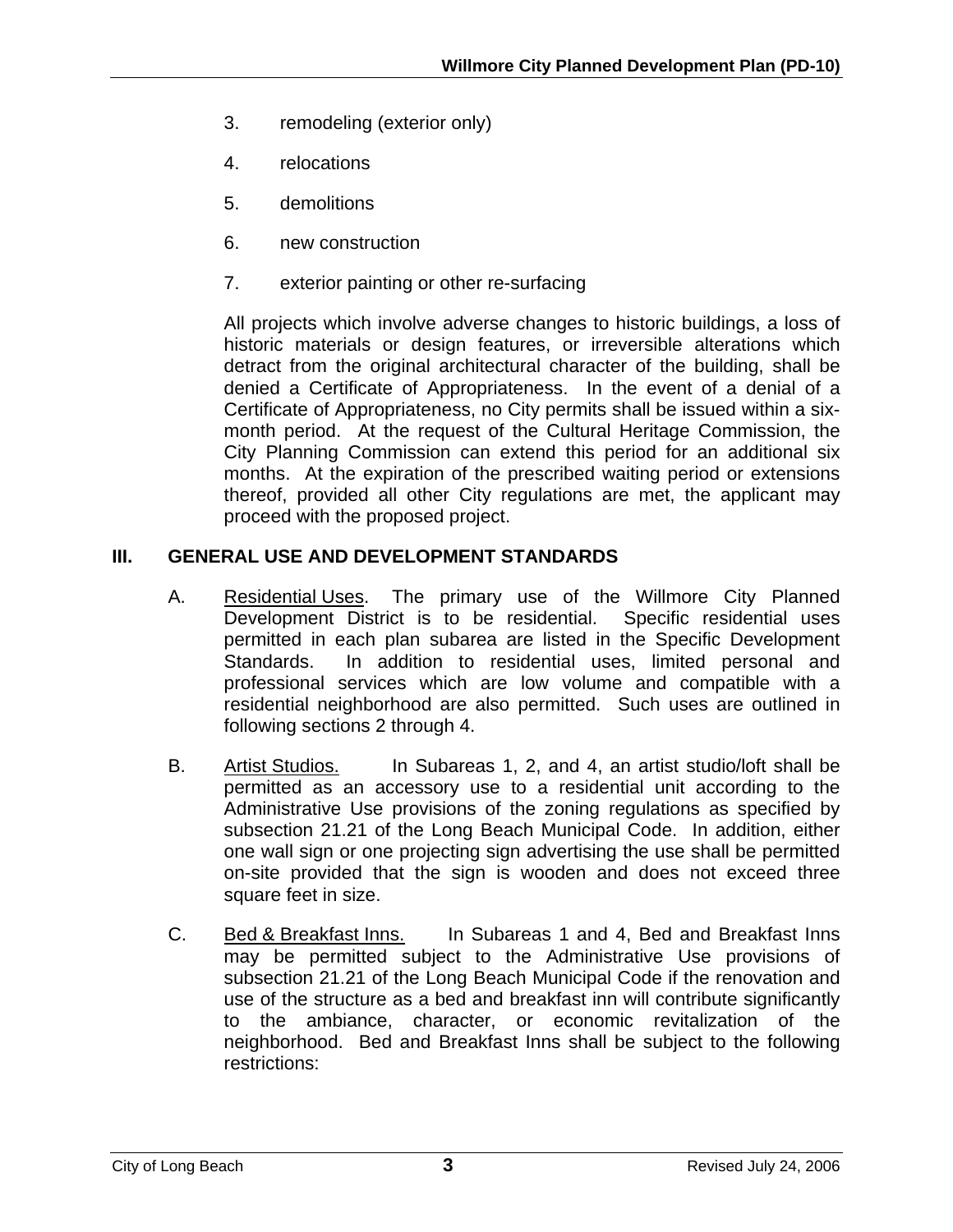- 1. Meals shall be served to registered guests only. No cooking facilities shall be permitted in guest rooms.
- 2. The property owners shall live at the inn or on an adjoining property.
- 3. Only short-term lodging may be provided. Monthly rentals shall be prohibited.
- 4. No receptions, private parties, or activities for which a fee is paid shall be permitted.
- 5. A city business license shall be obtained as required by law.
- 6. Two parking spaces shall be provided for the operator plus one space for each guest room. Guest parking may be provided either on-site or along the curb abutting the lot. Tandem parking is permitted provided not more than two cars are parked in a tandem arrangement.
- 7. One wall sign or one projecting sign advertising the use shall be permitted on-site provided that the sign is wooden and does not exceed three square feet in area.
- D. Commercial Use in Historic Structures. In Subareas 1 and 4, any structure deemed by the Cultural Heritage Commission to have architectural, historic, or cultural values which contribute positively to the environment of the District, may be utilized for professional office or personal service uses without the provision of additional parking. In addition, either one wall sign or one projecting sign advertising the use shall be permitted on-site provided that the sign is wooden and does not exceed three square feet in size.
- E. Replacement of Non-conforming Multi-Family Residential Buildings. In Subareas 1 and 4, replacement of existing multi-family residential buildings with new buildings shall be allowed at the density of the existing use provided that the replacement structure conforms to the height, setback, and usable open space standards of the R-4-R zoning district, and on-site parking is provided according to the provisions of Chapter 21.41 of the zoning code.
- F. Development Standards.
	- 1. Determination of Appropriate Standard. All standards from the most applicable zone of the zoning regulations shall apply unless a different standard is specified within these General use and Development Standards or within the Specific Use and Development Standards of each subarea. If it is unclear what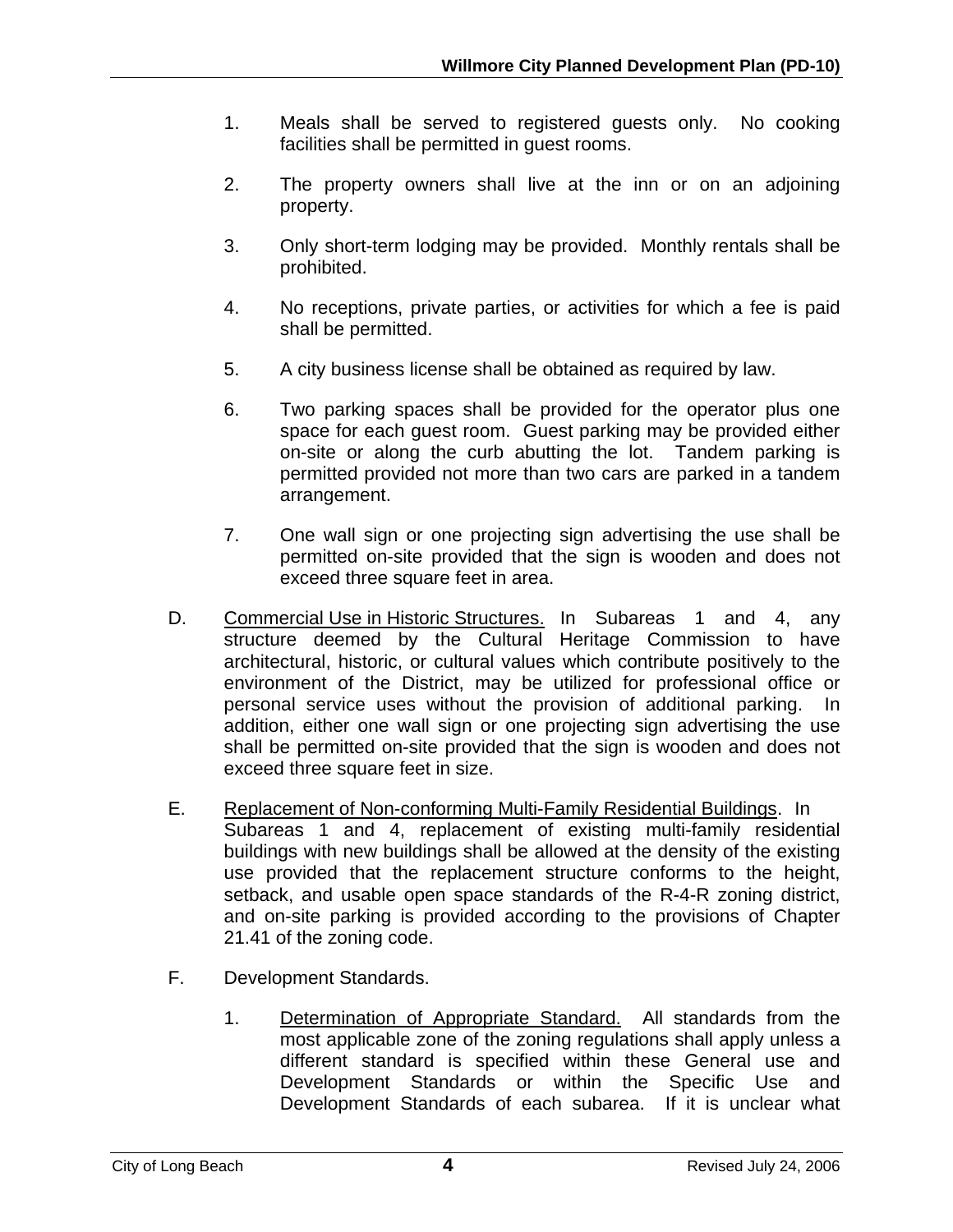standard best applies, the Zoning Administrator shall determine the appropriate standard.

- 2. Vehicle Access. Vehicle access to all new on-site parking spaces, whether or not required by this plan shall be taken
	- a. from the alley, OR
	- b. from a single drive. Ribbon drive-ways consisting of two strips of concrete with at least three feet of grass in the center of the two strips are encouraged
- 3. Garages. Garages shall be located towards the rear of the lot, behind the front wall setback of the house.
- 4. Landscaping. All required yards and setback areas shall be attractively landscaped primarily with live plan materials. Raised foundation beds and seasonal color are encouraged. Decorative landscape features such as brick, stone, art, fountains and ponds may be used within the landscaped area, provided such materials present an attractive setting consistent with the intent of these landscaping requirements. In addition, the following requirements must be met:
	- a. Street Trees. All new development shall provide at least one tree of not less than twenty-four inch box size for each twenty-five linear feet of street frontage. The tree species shall be approved by the Street Tree Division of the Public Service Bureau of the Department of Public Works. Street trees disallowed due to inadequate parkway width, street furniture or driveways shall be planted in the abutting yard area.
	- b. Maintenance. All landscaped and paved areas shall be maintained in a neat and orderly condition with healthy landscaping free of weeds and litter. All paved areas, walls and fences in landscaped areas shall be in good repair without broken parts, holes, potholes or litter.
	- c. Preserving Existing Trees and Locating New Trees. Mature trees currently existing on the site shall be maintained whenever feasible. New trees shall be located outside any required dedication area.
	- d. Number of Plants. One tree of at least twenty-four inch box size shall be provided for each one hundred and twenty-five square feet of required yard area, including front yards, side yards, rear yards, and common usable open space.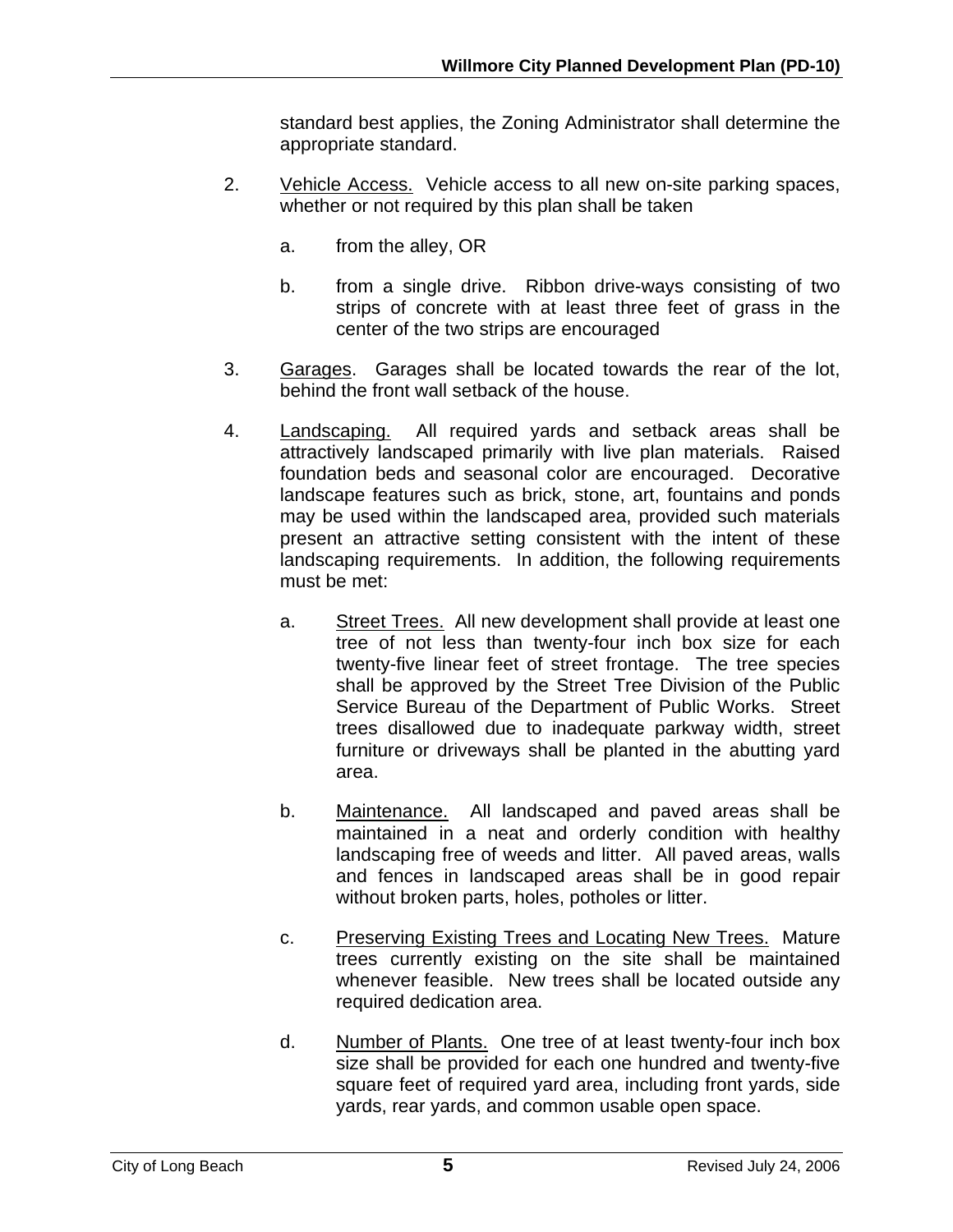- e. Irrigation. Landscaped areas shall be provided with an irrigation system capable of complete coverage of the planted areas. The system shall be designed to minimize runoff and other wasting of water and shall be maintained in a fully operational condition.
- f. Required Plans. A detailed landscape plan and final irrigation and planter drainage plan shall be approved prior to the issuance of any building permit. The landscape plan shall indicate botanical and common names of all plant materials, plant sizes, square footage of planting areas, required number of trees and number of trees provided. Complete coverage on the irrigation plan. Landscaping, irrigation, and planter drainage improvements shall be implemented before any final building inspection is approved.
- G. Design Guidelines

All exterior changes to designated landmarks or to buildings located within the Drake Park Historic District or the Willmore City Historic District must apply for a Certificate of Appropriateness from the Cultural Heritage Commission. Buildings which are considered to be contributing to the historic character of the district on the basis of their age, architectural style and integrity of form, shall be regulated according to the Secretary of the Interior's Standards for Rehabilitation and Guidelines for Rehabilitating Historic Buildings.

Buildings located in the Willmore City PD which are not regulated by landmark or historic district designation shall utilize the following design guidelines:

- 1. Rehabilitation
	- a. Exterior alterations, rehabilitation and renovation shall respect its context, both of the existing building being rehabilitated and of adjacent buildings on the street. The design shall be harmonious in massing, scale, materials, texture and color with buildings situated on the same street.
	- b. Non-historic buildings are not required to replicate a historic appearance.
	- c. Use of prefabricated metal accessory buildings, rock building materials on roofs and building walls, and mechanical equipment visible from the public street right-of-way are not acceptable.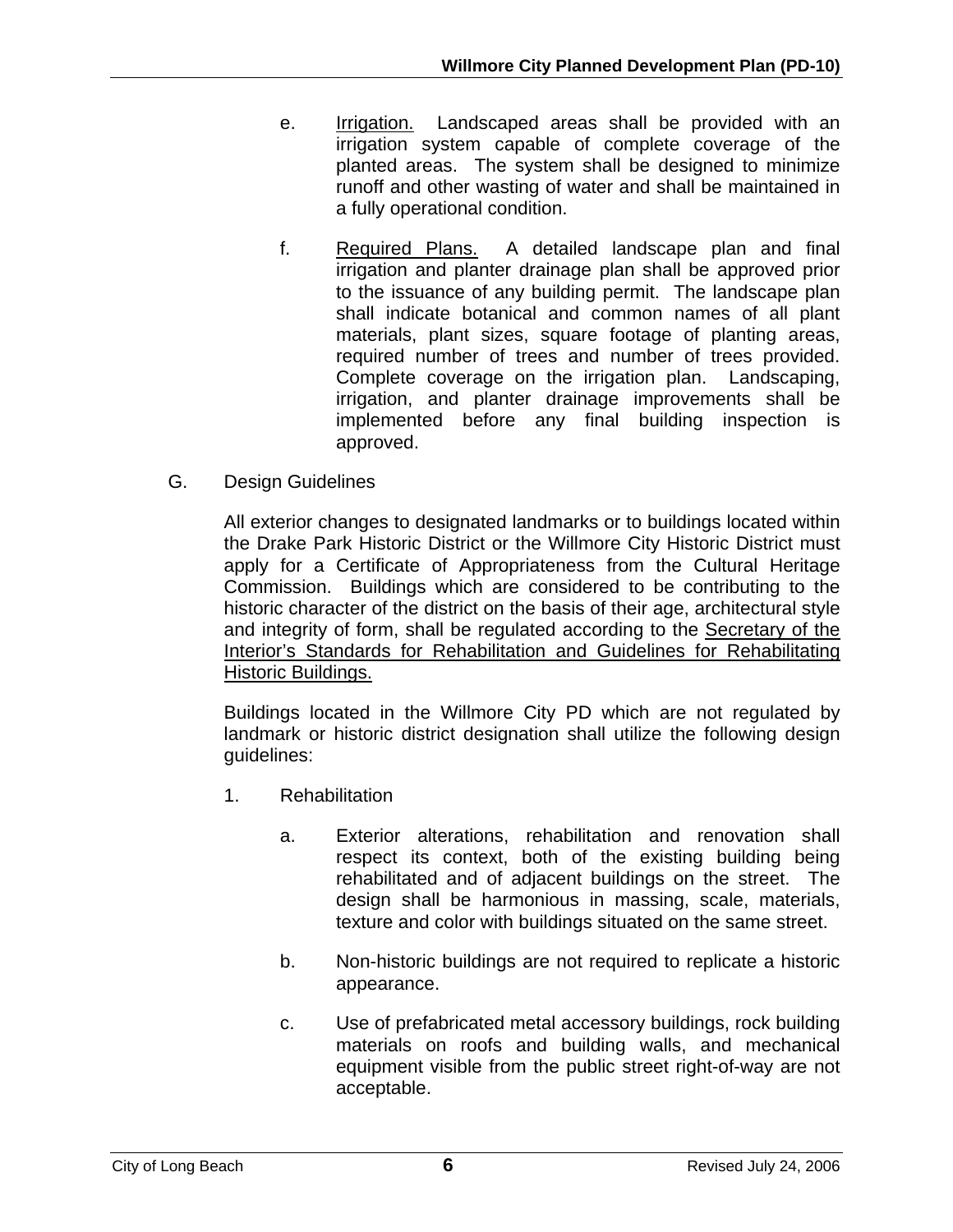- 2. New Construction
	- a. All additions shall match the existing architecture in design, materials and color.
	- b. Contemporary buildings are not required to replicate or imitate historic architectural styles. Instead, contemporary buildings shall reflect their own era and may utilize contemporary design idioms as long as the overall visual scale and appearance of the building is compatible with historic architectural styles and harmonizes with the overall character of the streetscape.
	- c. Contemporary buildings shall be compatible with their context with regard to adjacent and facing buildings. The design of new buildings shall reflect and reference adjacent historic buildings where they exist in the vicinity of new construction sites.
- 3. Design Compatibility
	- a. Appropriate Architectural Styles. All new construction shall reference the following historic architectural styles, which are predominant in the area:
		- i. Late Victorian
		- ii. American Foursquare
		- iii. California Bungalow
		- iv. Craftsman
		- v. Mediterranean Revival
		- vi. Spanish Colonial Revival
		- vii. Prairie Style
	- b. Inappropriate Architectural Styles. The following architectural styles are not common in the area and are therefore not recommended.
		- i. Queen Anne Victorian
		- ii. Tudor Revival or Medieval Revival
		- iii. Art Deco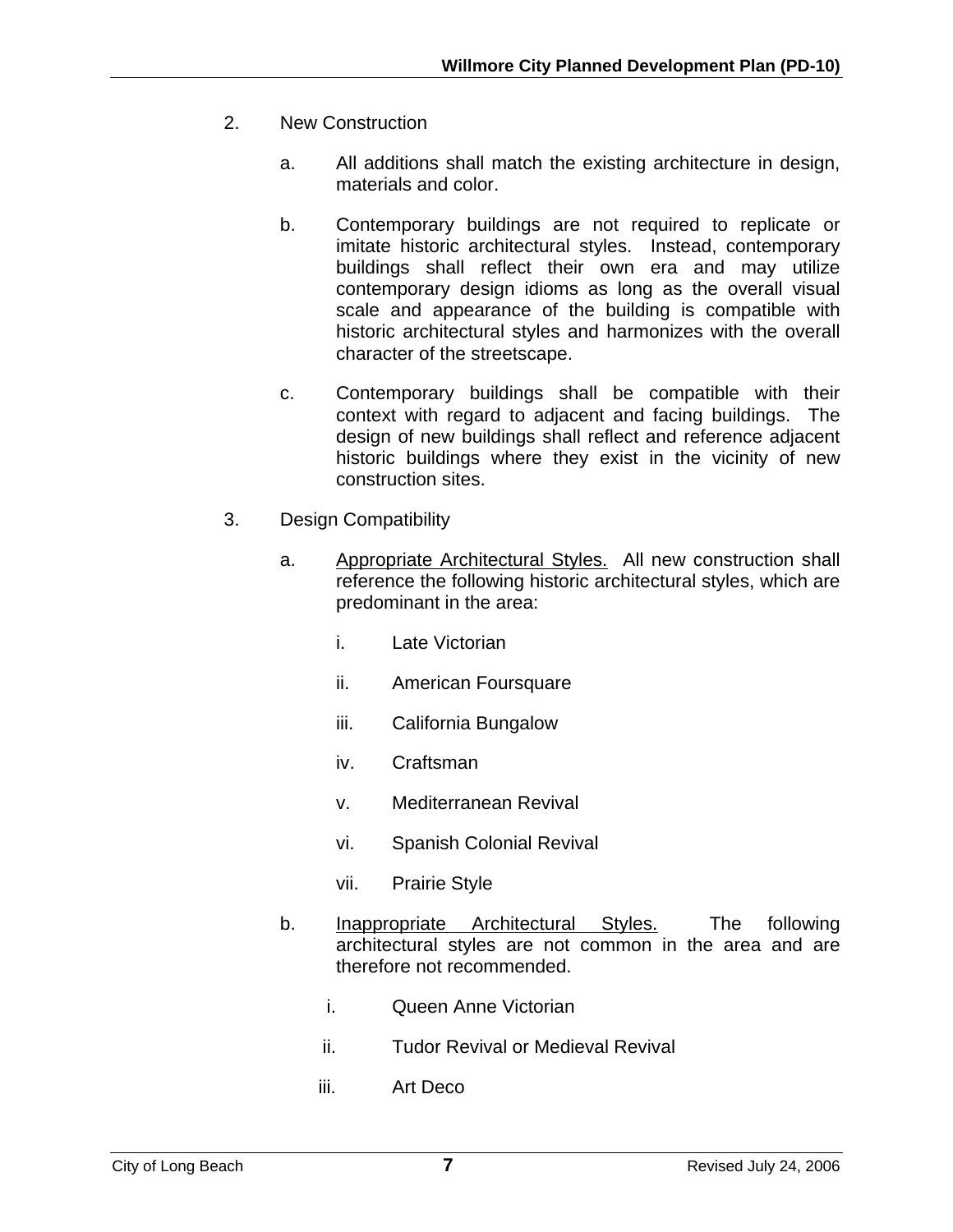- iv. Modern International Style
- c. Massing. Avoid long unbroken walls and boxy forms. Break up forms into smaller, varied masses. Create masses of varied sizes and shapes and subdivided building elements by using setbacks, projections, porches, balconies, bay windows, and dormer windows.
- d. Materials. Building materials shall conform to the quality and type of materials used on historic buildings in the vicinity of the project.

Acceptable: Wood clapboard; wood shingles; terra cotta or brick; smooth painted stucco; Santa Barbara finish stucco; medium-coat stucco with integral color.

Not acceptable: Stucco finishes of Spanish lace, skip trowel or showing scaffold lines. Split face blocks or concrete blocks.

- e. Windows. Window treatment shall have a threedimensional appearance. Windows generally should be recessed; used of bay windows as accents in acceptable. Window sash must be three-dimensional. Flush mounted windows and flat mullions applied over glass panes are not acceptable.
- f. Roofs. Gable, sloping and flat roofs are acceptable. Mansard roof is not acceptable.

Acceptable materials: Composition, tile slate, or fire retardant wood.

g. Decorative Detailing. Decorative detailing may be derived from historic buildings but should not be overly ornate or fussy.

Acceptable: Decorative details should be consistent with the building type, to maintain design consistency and avoid incompatible mixtures or excessive complexity. Decorating shall be subordinate to overall building design.

## **IV. SPECIFIC USE AND DEVELOPMENT STANDARDS**

The following Specific Use and Development Standards shall apply to the geographic areas within the Willmore City Planned Development District as designated on the attached Planned Development Subarea Plan.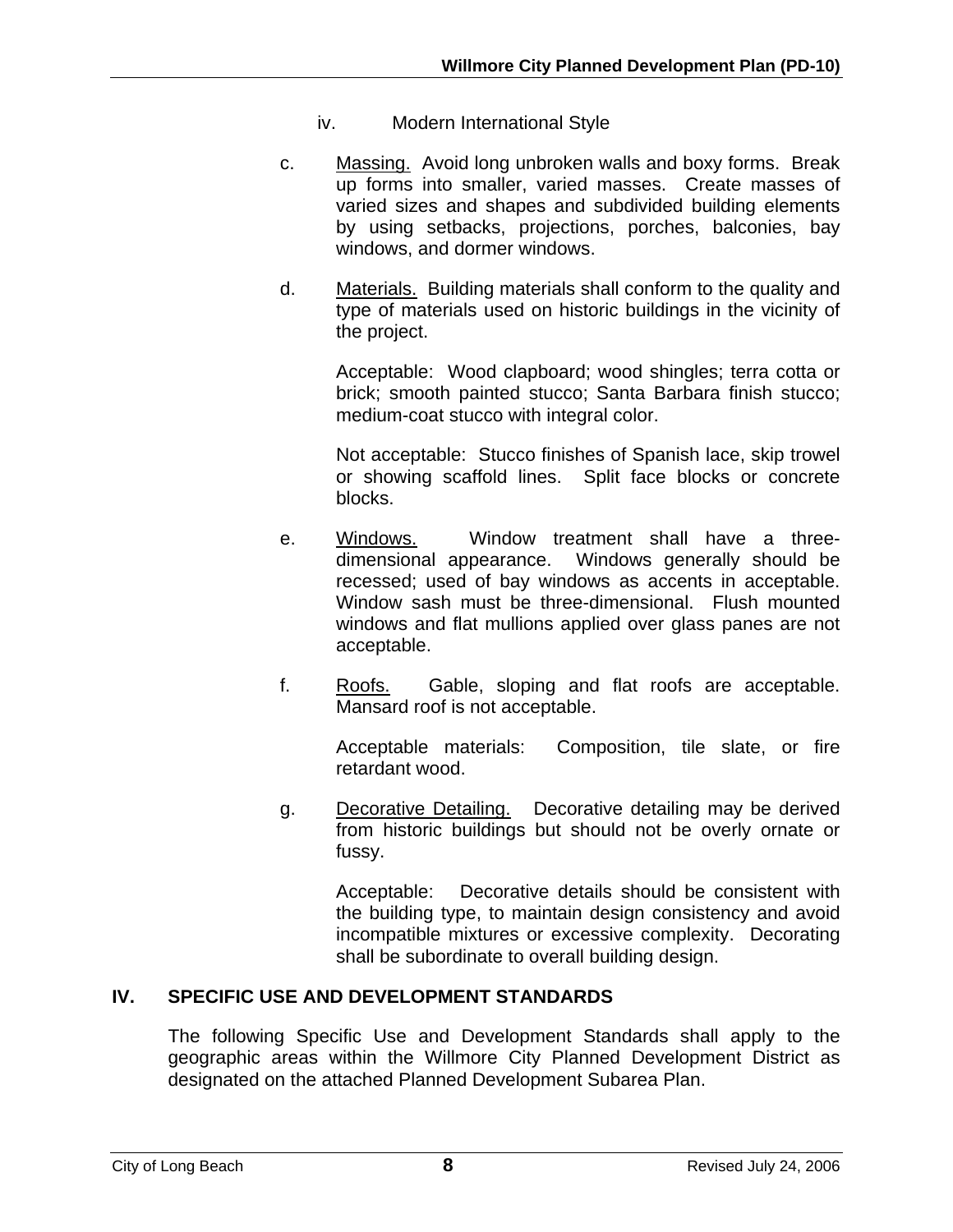## A. Subarea 1

Use. The use and development standards of the R-2-N zoning district shall apply with the following exceptions:

- 1. Relocation of Historic Buildings Parking. Buildings deemed by the Cultural heritage Commission to be historically, architecturally or culturally suitable to enhance the historic nature of this community may be relocated on any lot in Subarea 1 of the Willmore City Planned Development District without providing additional
- 2. Relocation of Historic Buildings Density. Buildings deemed by the Cultural Heritage Commission to be historically, architecturally or culturally suitable to enhance the historic nature of this community may be relocated on any lot in subarea 1 of the Willmore City Planned Development District at a maximum density of four units per lot provided that the R-2-N setbacks are maintained and provided that a staff site plan review approves the siting of the structures as not overcrowding the lot.
- 3. Guest Parking. All required guest parking shall be provided onsite.
- B. Subarea 2

Use. The use and development standards of the of the CN zoning district shall apply to all new development in this subarea with the following exceptions:

- 1, Residential Density. The density standards of the R-2-N zoning district shall apply.
- 2. Guest Parking. All required guest parking shall be provided onsite.
- C. Subarea 3 Drake Park

Use. Uses in subarea 3, Drake Park, shall be limited to the uses in the P zoning district plus museum uses.

D. Subarea 4

Use. The use and development standards of the of the R-2-N zoning district shall apply with the following exceptions: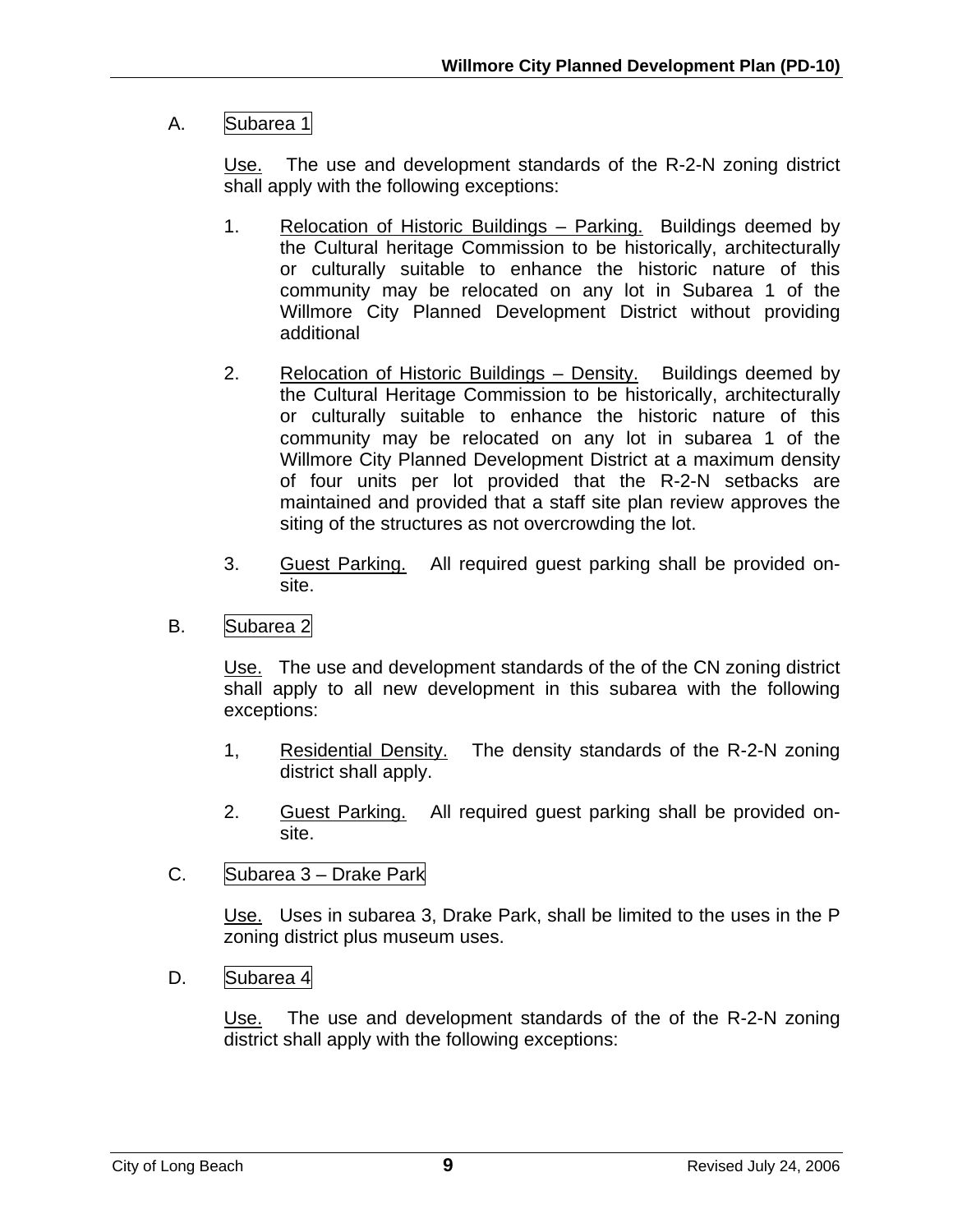- 1. Multi-Family Residential Development. Multi-family residential development consistent with the standards of the R-4-R zoning district is permitted if:
	- a. No structure contributing to the architectural and historical significance of the Willmore City Historic District is located on the site, or
	- b. Any structure contributing to the architectural and historical significance of the Willmore City Historic District is relocated to another site within the Willmore City PD district or to a site in any other historic districts in Long Beach. Structures may be relocated to sites outside the PD district but not within a historic district only upon approval of the Planning Commission. No building permit shall be issued for the new development until a certification of occupancy has been issued for the relocated structure. (Lists of structures contributing to the architectural and historic significance of the Willmore City Historic District and the Drake Park Historic District are contained in the appendices.)
- 2. Guest Parking. All required guest parking shall be provided on-site.
- 3. Reuse of the Second Church of Christ Scientist/Pan American Center. To encourage the preservation of this historic landmark located at 655 Cedar Avenue, a variety of adaptive re-uses are permitted. These include:
	- a. children's theater
	- b. performing arts theater
	- c. dinner theater
	- d. expanded day-care center
	- e. museum

Other institutional and educational uses which are compatible with a residential neighborhood may be appropriate. Also, conversion of the existing building to a multi-family residential use may be appropriate.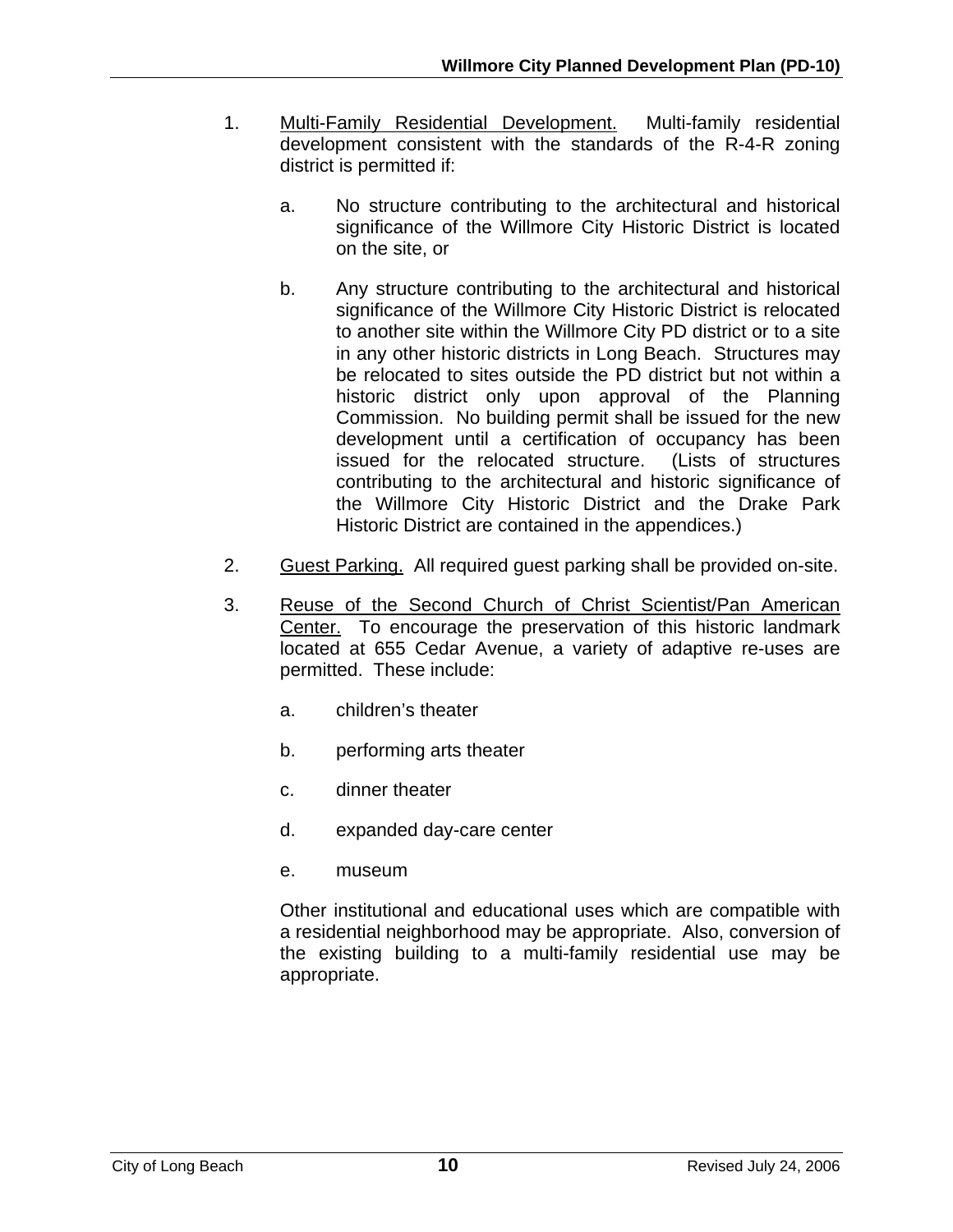## **APPENDIX A**

#### STRUCTURES CONTRIBUTING TO THE ARCHITECTURAL AND HISTORIC **SIGNIFICANCE**

#### OF THE WILLMORE CITY HISTORIC DISTRICT

| <b>ADDRESS</b> |                | <b>STRUCTURE</b>                | <b>YEAR</b>        |
|----------------|----------------|---------------------------------|--------------------|
|                |                |                                 | <b>CONSTRUCTED</b> |
| 419            | Cedar          | Craftsman. Multiunit            |                    |
| 435            | Cedar          | <b>Windham House (City</b>      | 1906               |
| 442            | Cedar          | Mediterranean                   | 1923               |
| 453            | Cedar          | Hansen House (City Landmark)    | 1905               |
| $504 - 508$    | Cedar (241 W5) | Craftsman                       | 1904               |
| 548            | Cedar          | <b>Colonial Revival</b>         | 1902               |
| 553            | Cedar          | Mediterranean                   | 1926               |
| 554            | Cedar (242 W6) | Craftsman                       | 1903               |
| 600            | Cedar          | Craftsman                       | 1912               |
| 605            | Cedar          | Craftsman                       | 1914               |
| 624            | Cedar          | Late Victorian                  | 1905               |
| 625            | Cedar          | Late Victorian                  | 1902               |
| 634            | Cedar          | Mediterranean                   | 1922               |
| 635            | Cedar          | Late Victorian/Shingle          | 1906               |
| 641            | Cedar          | Late Victorian/Shingle          | 1906               |
| 655            | Cedar          | Classical Revival, church (City | 1924               |
|                |                | Landmark)                       |                    |
| 711            | Cedar          | Craftsman                       | 1913               |
| 718-724        | Cedar          | Mediterranean                   | 1923               |
| 721            | Cedar          | Mediterranean                   | 1917               |
| 727-731        | Cedar          | <b>Colonial Revival</b>         | 1907               |
| 746            | Cedar          | <b>Colonial Revival</b>         | 1902               |
| 750            | Cedar          | <b>Bungalow</b>                 | 1901               |
| 751-757        | Cedar          | Classical                       |                    |
| 803            | Cedar          | <b>Craftsman Multifamily</b>    | 1909               |
| 811            | Cedar          | Craftsman Multifamily           | 1911               |
| 814            | Cedar          | <b>Colonial Revival</b>         | 1906               |
| 820            | Cedar          | Mediterranean                   | 1928               |
| 821            | Cedar          | Mediterranean/Egyptian          | 1925               |
| 829            | Cedar          | <b>Bungalow</b>                 | 1905               |
| 832            | Cedar          | <b>Craftsman Bungalow</b>       | 1913               |
| 833            | Cedar          | <b>Craftsman Bungalow</b>       | 1912               |
| 843            | Cedar          | Craftsman Bungalow              | 1923               |
| 853            | Cedar          | Mediterranean                   |                    |
| 854            | Cedar          | <b>Colonial Revival</b>         | 1905               |
| 901            | Cedar          | Mediterranean                   | 1922               |
| 902            | Cedar          | <b>Craftsman Bungalow</b>       | 1914               |
| 911            | Cedar          | <b>Craftsman Bungalow</b>       | 1915               |
| 928            | Cedar          | Mediterranean                   | 1923               |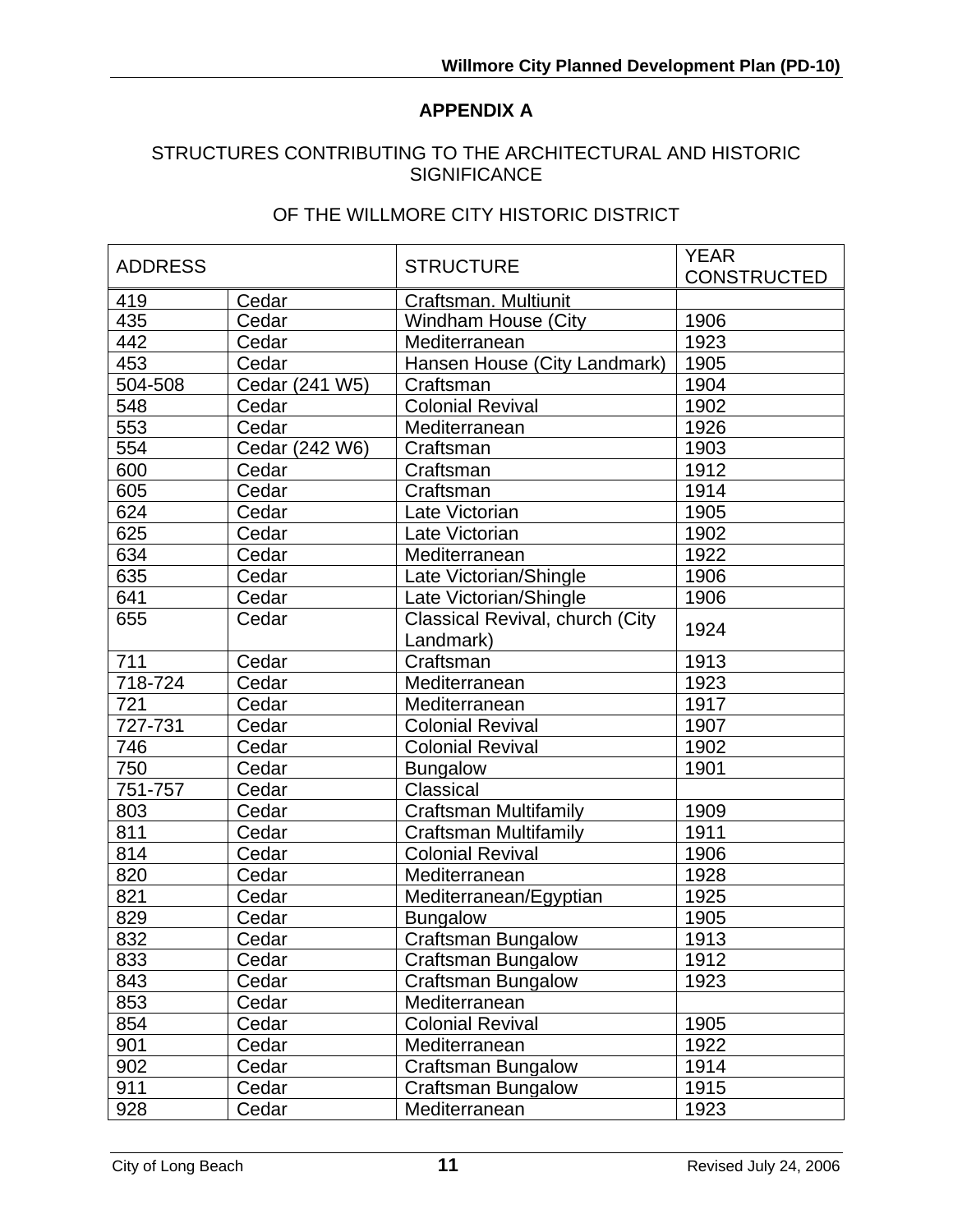| <b>ADDRESS</b> |          | <b>STRUCTURE</b>                  | <b>YEAR</b><br><b>CONSTRUCTED</b> |
|----------------|----------|-----------------------------------|-----------------------------------|
| 935            | Cedar    | Craftsman                         | 1915                              |
| 943-949        | Cedar    | Classical                         | 1920                              |
| 948            | Cedar    | <b>Craftsman Bungalow</b>         | 1913                              |
| 951            | Cedar    | Craftsman, Multifamily            | 1916                              |
| 952            | Cedar    | Mediterranean                     | 1919                              |
| 1010-1014      | Cedar    | Craftsman                         |                                   |
| 1011           | Cedar    | Craftsman                         | 1918                              |
| 1034           | Cedar    | <b>Colonial Revival/Craftsman</b> | 1911                              |
| 1035           | Cedar    | Craftsman                         | 1913                              |
| 1044           | Cedar    | Craftsman                         | 1915                              |
| 1045           | Cedar    | Craftsman                         | 1906                              |
| 1051           | Cedar    | Craftsman                         | 1906                              |
| 1059           | Cedar    | Craftsman                         | 1910                              |
| 1069           | Cedar    | <b>Electric Bungalow</b>          | 1904                              |
| 1105           | Cedar    | Craftsman                         | 1913                              |
| 1106-1108      | Cedar    | Craftsman                         | 1912                              |
| 1115-1117      | Cedar    | <b>Colonial Revival</b>           | 1909                              |
| 1124-1126      | Cedar    | Craftsman                         | 1912                              |
| 1130           | Cedar    | Mediterranean                     | 1924                              |
| 1135           | Cedar    | <b>Electric Bungalow</b>          | 1920                              |
| 1140           | Cedar    | Craftsman                         | 1906                              |
| 1146           | Cedar    | Craftsman                         | 1910                              |
| 1149           | Cedar    | <b>Spanish Colonial Revival</b>   | 1929                              |
| 1151           | Cedar    | Mediterranean                     | 1921                              |
| 1154           | Cedar    | Mediterranean                     | 1923                              |
| 1164           | Cedar    | Mediterranean/Classical           | 1922                              |
| 1208           | Cedar    | <b>Colonial Revival</b>           | 1908                              |
| 1213           | Cedar    | <b>Colonial Revival</b>           | 1908                              |
| 1217           | Cedar    | <b>Spanish Colonial Revival</b>   | 1929                              |
| 1220-1230      | Cedar    | <b>Spanish Colonial Revival</b>   | 1921-1936                         |
| 1223           | Cedar    | Craftsman                         | 1915                              |
| 1229           | Cedar    | Craftsman                         | 1908                              |
| 1239           | Cedar    | Craftsman                         | 1910                              |
| 1245           | Cedar    | Craftsman                         | c. 1910                           |
|                |          |                                   |                                   |
| 416            | Chestnut | Late Victorian                    | 1902                              |
| 421            | Chestnut | <b>Colonial Revival</b>           | 1904                              |
| 422            | Chestnut | <b>Bungalow</b>                   | 1903                              |
| 427            | Chestnut | Craftsman, Multifamily            | 1911                              |
| 437            | Chestnut | Victorian                         | 1902                              |
| 444            | Chestnut | Mediterranean                     | 1927                              |
| 445            | Chestnut | Mediterranean                     | 1923                              |
| 453            | Chestnut | Craftsman                         |                                   |
|                |          |                                   | 1908                              |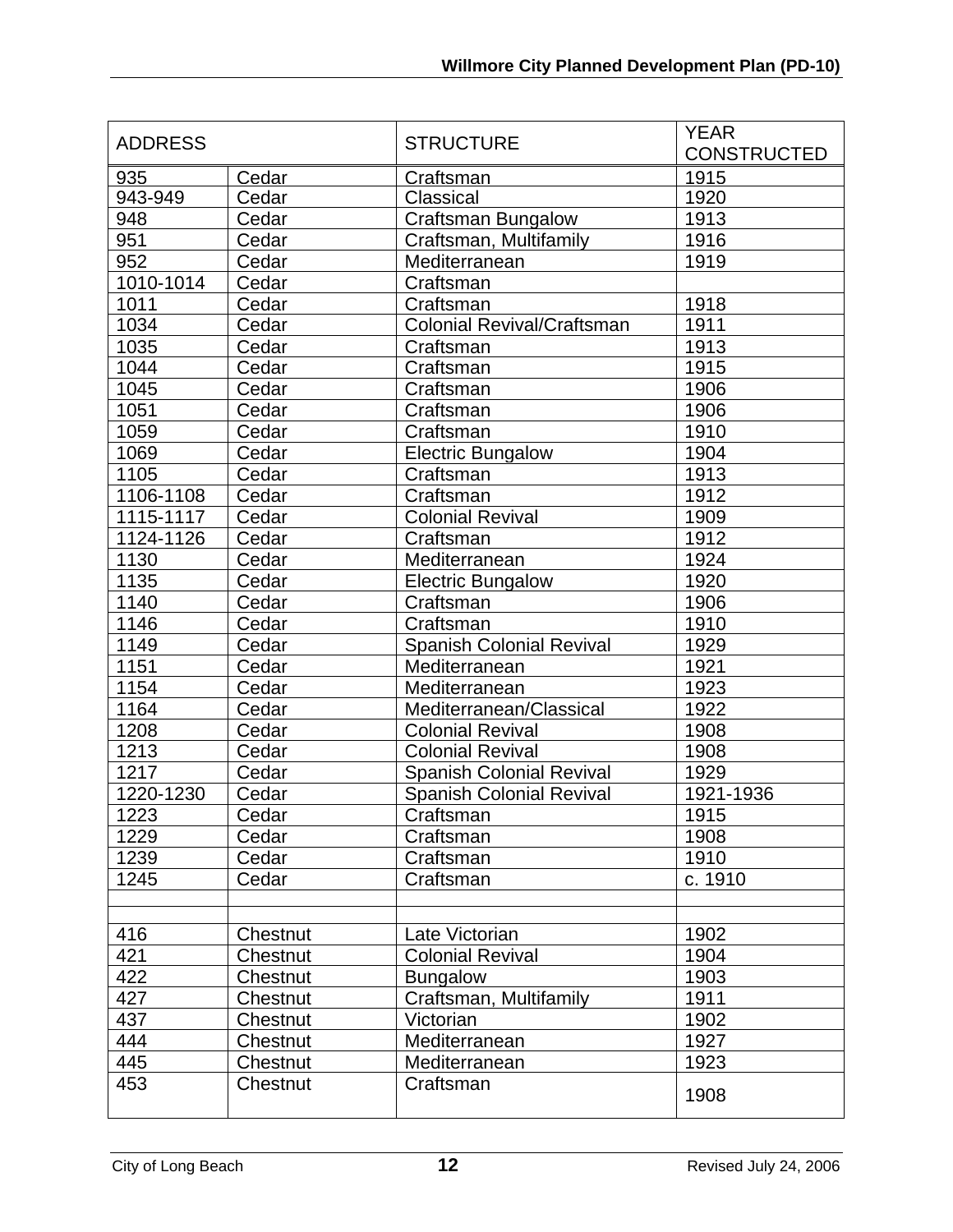| <b>ADDRESS</b> |               |                                | <b>YEAR</b>        |
|----------------|---------------|--------------------------------|--------------------|
|                |               | <b>STRUCTURE</b>               | <b>CONSTRUCTED</b> |
| 454            | Chestnut      | Late Victorian                 | 1905               |
| 514            | Chestnut      | <b>Craftsman Bungalow</b>      | 1904               |
| 521            | Chestnut      | Craftsman                      | 1902               |
| 522            | Chestnut      | Craftsman                      | 1904               |
| 530            | Chestnut      | Craftsman, Multifamily         | 1913               |
| 532-534        | Chestnut      | Shingle Style, Tudor Craftsman | 1902/1922          |
| 535            | Chestnut      | Craftsman                      | 1903               |
| 546            | Chestnut      | Mediterranean (altered)        | N/A                |
| 556            | Chestnut      | Victorian                      | 1906               |
| 604            | Chestnut      | Craftsman/Mediterranean        | 1906               |
| 608-614        | Chestnut      | Craftsman                      | 1904               |
| 636            | Chestnut      | Mediterranean                  | 1922               |
| 642-648        | Chestnut      | Prairie                        | 1916               |
| 654            | Chestnut      | Craftsman                      | 1906               |
| 700            | Chestnut (347 | Victorian                      | 1907               |
| 719-721        | Chestnut      | Victorian (altered)            | 1904               |
| 718            | Chestnut      | Craftsman, Multifamily         | 1913               |
| 726-728        | Chestnut      | Craftsman, Multifamily         | 1914               |
| 743-745        | Chestnut      | <b>Colonial Revival</b>        | 1919               |
| 746            | Chestnut      | Late Victorian                 | 1902               |
| 751-757        | Chestnut      | Craftsman, Multifamily         | 1914               |
| 810            | Chestnut      | Bungalow court, Mediterranean  | 1921               |
| 811            | Chestnut      | Mediterranean                  | 1923               |
| 821            | Chestnut      | Craftsman                      | 1912               |
| 828            | Chestnut      | Bungalow court, Mediterranean  | 1922               |
| 847            | Chestnut      | Craftsman                      | 1910               |
| 844-848        | Chestnut      | Bungalow court, Mediterranean  | 1921-22            |
| 855-857        | Chestnut      | Craftsman                      | 1909               |
| 902            | Chestnut      | Craftsman                      | 1912               |
| 905-909        | Chestnut      | <b>Colonial Revival</b>        |                    |
| (405 W9)       |               |                                | 1905               |
| 912            | Chestnut      | Craftsman                      | 1912               |
| 915            | Chestnut      | Late Victorian                 | 1905               |
| 921            | Chestnut      | <b>Classical Revival</b>       | 1923               |
| 928 (934)      | Chestnut      | Late Victorian                 | 1905               |
| 935            | Chestnut      | Late Victorian                 | 1902               |
| 938            | Chestnut      | Bungalow (altered)             | 1919               |
| 943-949        | Chestnut      | Mediterranean                  | 1919/1923          |
| 953            | Chestnut      | Victorian                      | 1905               |
| 1009-1015      | Chestnut      | Craftsman, Multifamily         | 1913               |
| 1012-1014      | Chestnut      | Craftsman, Multifamily         |                    |
| 1017-1019      | Chestnut      | Late Victorian                 | 1922(?)            |
| 1020           | Chestnut      | <b>Electric Bungalow</b>       | 1909               |
| 1021           | Chestnut      | Craftsman                      | 1919               |
|                |               |                                |                    |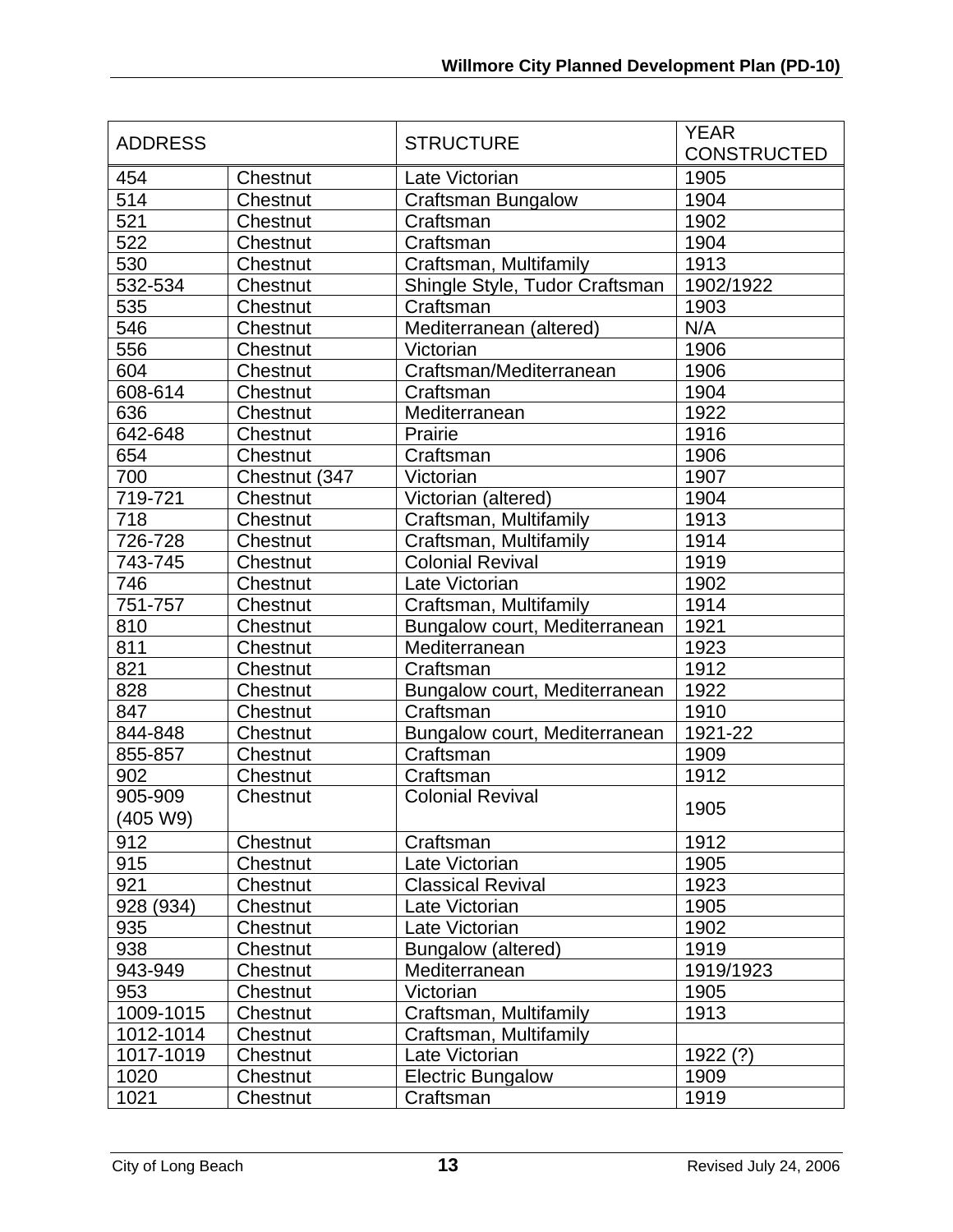| <b>ADDRESS</b> |                    | <b>STRUCTURE</b>                | <b>YEAR</b><br><b>CONSTRUCTED</b> |
|----------------|--------------------|---------------------------------|-----------------------------------|
| 1027-1031      | Chestnut           | Craftsman                       | 1907                              |
| 1033           | Chestnut           | Craftsman                       | 1912                              |
| 1043           | Chestnut           | <b>Colonial Revival</b>         | 1902                              |
| 1047           | Chestnut           | Craftsman                       | 1907                              |
| 1052           | Chestnut           | Late Victorian                  | 1907                              |
| 1053           | Chestnut           | <b>Bungalow</b>                 | 1912                              |
| 1058-1060      | Chestnut           | Mediterranean/Classical         | 1924                              |
| 1106           | Chestnut           | Craftsman                       | 1914                              |
| 1114           | Chestnut           | Craftsman                       | 1921-22                           |
| 1129           | Chestnut           | Electric                        | 1909                              |
| 1138-1140      | Chestnut           | Craftsman                       | 1920                              |
| 1145           | Chestnut           | Craftsman                       | 1921                              |
| 1148           | Chestnut           | Late Victorian                  | 1908                              |
| 1152-1158      | Chestnut           | Mediterranean                   | 1920                              |
| 1155           | Chestnut           | Craftsman                       | 1922                              |
| 1163           | Chestnut           | Craftsman                       | 1907                              |
| 1210           | Chestnut           | Mediterranean                   | 1923                              |
| 1266           | Chestnut           | <b>Bungalow</b>                 | 1906                              |
| 1269           | Chestnut           | <b>Bungalow</b>                 | 1906                              |
| 1270           | Chestnut           | Electric                        | 1922                              |
| 1273-1275      | Chestnut           | Craftsman                       | N/A                               |
|                |                    |                                 |                                   |
|                |                    |                                 |                                   |
| 301-309        | W.4 <sup>th</sup>  | Prairie                         | 1919                              |
| 308-314        | W.4 <sup>th</sup>  | Prairie                         | 1918                              |
| 311            | <b>W. 4th</b>      | Prairie                         | 1919                              |
| 316-320        | W.4 <sup>th</sup>  | Victorian                       | 1902                              |
| 323            | W.4 <sup>th</sup>  | <b>Classical Revival</b>        | 1923                              |
| 333            | W.4 <sup>th</sup>  | Mediterranean                   | 1919                              |
| 401            | W.4 <sup>th</sup>  | <b>Mission</b>                  | 1919                              |
| 414-416        | W.4 <sup>th</sup>  | Victorian                       | 1896                              |
| 424            | W.4 <sup>th</sup>  | American Foursquare             | 1903                              |
| 425            | W.4 <sup>th</sup>  | Prairie                         | 1920                              |
| 430            | W.4 <sup>th</sup>  | Victorian                       | 1902                              |
|                |                    |                                 |                                   |
| 235            | W.5 <sup>th</sup>  | <b>Spanish Colonial Revival</b> | 1926                              |
| 318            | W.5 <sup>th</sup>  | Craftsman                       | 1907                              |
| 319            | W. 5 <sup>th</sup> | <b>Mission Revival</b>          | 1918                              |
| 322            | W.5 <sup>th</sup>  | Craftsman                       | 1907                              |
| 326            | W.5 <sup>th</sup>  | Mediterranean                   | 1923                              |
| 329            | W.5 <sup>th</sup>  | Mediterranean                   | 1924                              |
| 335            | W. 5 <sup>th</sup> | Craftsman/Late Victorian        | 1904                              |
| 345            | W.5 <sup>th</sup>  | Craftsman                       |                                   |
|                |                    |                                 | 1904                              |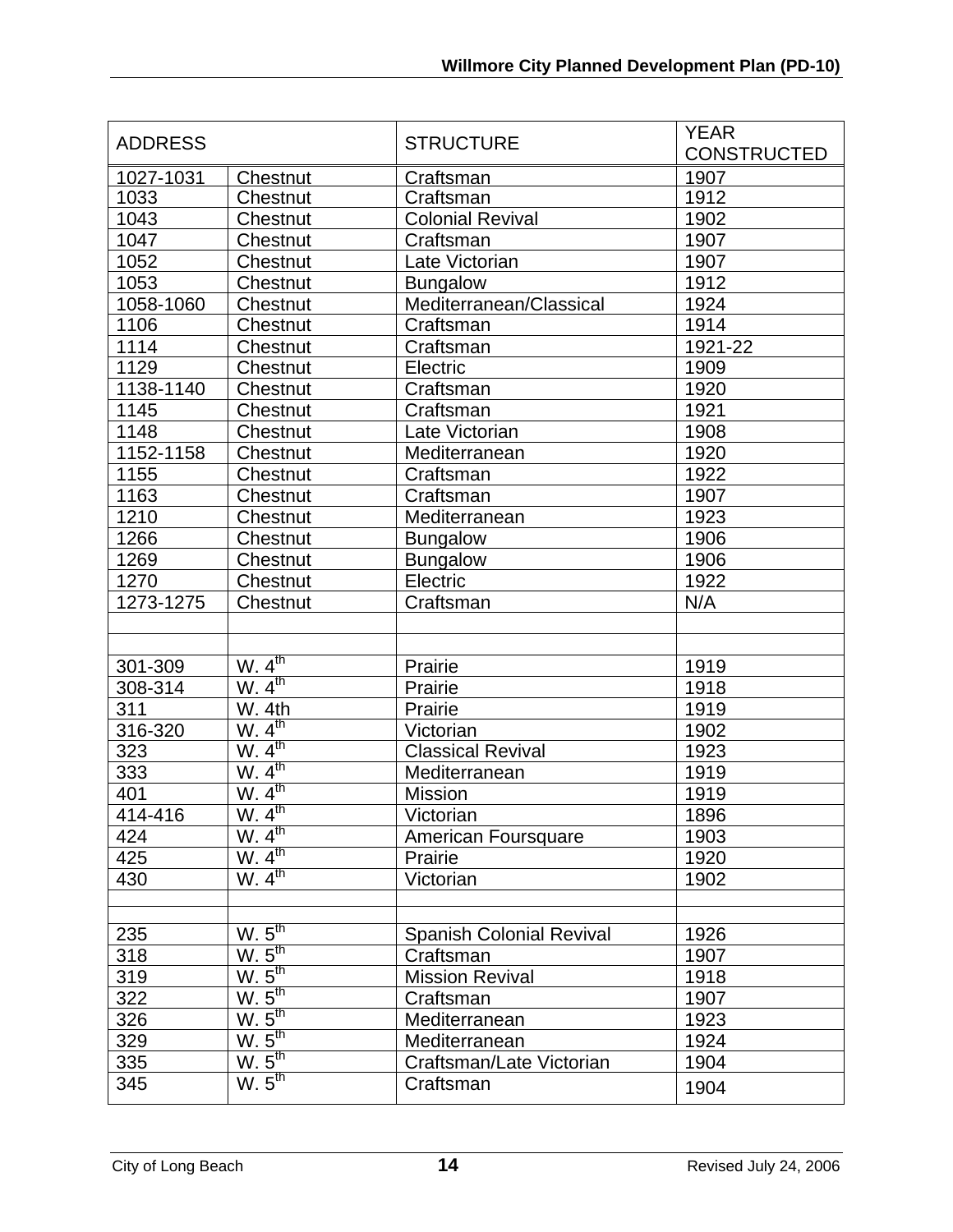| W.5 <sup>th</sup><br>414<br>1907<br>Craftsman<br>W. 5 <sup>th</sup><br>419<br>1906<br>Craftsman<br>W.5 <sup>th</sup><br>425-429<br>1911<br>Craftsman<br>$\frac{W. 5^{th}}{W. 6^{th}}$<br>428<br>1906<br>American Foursquare<br>226<br>Victorian<br>1903<br>W. 6 <sup>th</sup><br><b>Spanish Colonial Revival</b><br>229<br>1923-24<br>$W. 6th$<br>W. $6th$<br>232<br>1903<br><b>Bungalow</b><br><b>Colonial Revival</b><br>237-239<br>1902<br>W. 6 <sup>th</sup><br>238<br>1903<br>Late Victorian<br>W. 6 <sup>th</sup><br>314<br>1904<br><b>Colonial Revival</b><br>W. 6 <sup>th</sup><br>315<br>1908<br>Victorian (altered)<br>W. 6 <sup>th</sup><br>316<br>Craftsman<br>1910<br>W. 6 <sup>th</sup><br>326<br><b>Colonial Revival</b><br>1901<br>W. 6 <sup>th</sup><br>327<br>1930<br>Art Deco<br>W. 6 <sup>th</sup><br>333<br><b>Bungalow</b><br>1904<br>W. 6 <sup>th</sup><br>334<br>1905<br><b>Bungalow</b> | <b>ADDRESS</b> |                    | <b>STRUCTURE</b> | <b>YEAR</b><br><b>CONSTRUCTED</b> |
|------------------------------------------------------------------------------------------------------------------------------------------------------------------------------------------------------------------------------------------------------------------------------------------------------------------------------------------------------------------------------------------------------------------------------------------------------------------------------------------------------------------------------------------------------------------------------------------------------------------------------------------------------------------------------------------------------------------------------------------------------------------------------------------------------------------------------------------------------------------------------------------------------------------|----------------|--------------------|------------------|-----------------------------------|
|                                                                                                                                                                                                                                                                                                                                                                                                                                                                                                                                                                                                                                                                                                                                                                                                                                                                                                                  |                |                    |                  |                                   |
|                                                                                                                                                                                                                                                                                                                                                                                                                                                                                                                                                                                                                                                                                                                                                                                                                                                                                                                  |                |                    |                  |                                   |
|                                                                                                                                                                                                                                                                                                                                                                                                                                                                                                                                                                                                                                                                                                                                                                                                                                                                                                                  |                |                    |                  |                                   |
|                                                                                                                                                                                                                                                                                                                                                                                                                                                                                                                                                                                                                                                                                                                                                                                                                                                                                                                  |                |                    |                  |                                   |
|                                                                                                                                                                                                                                                                                                                                                                                                                                                                                                                                                                                                                                                                                                                                                                                                                                                                                                                  |                |                    |                  |                                   |
|                                                                                                                                                                                                                                                                                                                                                                                                                                                                                                                                                                                                                                                                                                                                                                                                                                                                                                                  |                |                    |                  |                                   |
|                                                                                                                                                                                                                                                                                                                                                                                                                                                                                                                                                                                                                                                                                                                                                                                                                                                                                                                  |                |                    |                  |                                   |
|                                                                                                                                                                                                                                                                                                                                                                                                                                                                                                                                                                                                                                                                                                                                                                                                                                                                                                                  |                |                    |                  |                                   |
|                                                                                                                                                                                                                                                                                                                                                                                                                                                                                                                                                                                                                                                                                                                                                                                                                                                                                                                  |                |                    |                  |                                   |
|                                                                                                                                                                                                                                                                                                                                                                                                                                                                                                                                                                                                                                                                                                                                                                                                                                                                                                                  |                |                    |                  |                                   |
|                                                                                                                                                                                                                                                                                                                                                                                                                                                                                                                                                                                                                                                                                                                                                                                                                                                                                                                  |                |                    |                  |                                   |
|                                                                                                                                                                                                                                                                                                                                                                                                                                                                                                                                                                                                                                                                                                                                                                                                                                                                                                                  |                |                    |                  |                                   |
|                                                                                                                                                                                                                                                                                                                                                                                                                                                                                                                                                                                                                                                                                                                                                                                                                                                                                                                  |                |                    |                  |                                   |
|                                                                                                                                                                                                                                                                                                                                                                                                                                                                                                                                                                                                                                                                                                                                                                                                                                                                                                                  |                |                    |                  |                                   |
|                                                                                                                                                                                                                                                                                                                                                                                                                                                                                                                                                                                                                                                                                                                                                                                                                                                                                                                  |                |                    |                  |                                   |
|                                                                                                                                                                                                                                                                                                                                                                                                                                                                                                                                                                                                                                                                                                                                                                                                                                                                                                                  |                |                    |                  |                                   |
|                                                                                                                                                                                                                                                                                                                                                                                                                                                                                                                                                                                                                                                                                                                                                                                                                                                                                                                  |                |                    |                  |                                   |
|                                                                                                                                                                                                                                                                                                                                                                                                                                                                                                                                                                                                                                                                                                                                                                                                                                                                                                                  | 351            | W. 6 <sup>th</sup> | Classical        | c. 1918                           |
|                                                                                                                                                                                                                                                                                                                                                                                                                                                                                                                                                                                                                                                                                                                                                                                                                                                                                                                  |                |                    |                  |                                   |
| W. 7 <sup>th</sup><br>215<br>Mediterranean<br>1927                                                                                                                                                                                                                                                                                                                                                                                                                                                                                                                                                                                                                                                                                                                                                                                                                                                               |                |                    |                  |                                   |
| W. 7 <sup>th</sup><br>219<br>c. 1905<br>Victorian                                                                                                                                                                                                                                                                                                                                                                                                                                                                                                                                                                                                                                                                                                                                                                                                                                                                |                |                    |                  |                                   |
| W. 7 <sup>th</sup><br>225<br>Victorian<br>1905                                                                                                                                                                                                                                                                                                                                                                                                                                                                                                                                                                                                                                                                                                                                                                                                                                                                   |                |                    |                  |                                   |
| W. 7 <sup>th</sup><br>302<br>Church (City Landmark)<br>1924                                                                                                                                                                                                                                                                                                                                                                                                                                                                                                                                                                                                                                                                                                                                                                                                                                                      |                |                    |                  |                                   |
| W. 7 <sup>th</sup><br>309<br>1920<br>Craftsman                                                                                                                                                                                                                                                                                                                                                                                                                                                                                                                                                                                                                                                                                                                                                                                                                                                                   |                |                    |                  |                                   |
| W. 7 <sup>th</sup><br>321<br><b>Classical Revival</b><br>1918                                                                                                                                                                                                                                                                                                                                                                                                                                                                                                                                                                                                                                                                                                                                                                                                                                                    |                |                    |                  |                                   |
| W. 7 <sup>th</sup><br>325<br>Craftsman, Multifamily<br>1911                                                                                                                                                                                                                                                                                                                                                                                                                                                                                                                                                                                                                                                                                                                                                                                                                                                      |                |                    |                  |                                   |
| W. 7 <sup>th</sup><br>337<br>Craftsman<br>1914                                                                                                                                                                                                                                                                                                                                                                                                                                                                                                                                                                                                                                                                                                                                                                                                                                                                   |                |                    |                  |                                   |
| W. 7 <sup>th</sup><br>347<br>Victorian<br>1907                                                                                                                                                                                                                                                                                                                                                                                                                                                                                                                                                                                                                                                                                                                                                                                                                                                                   |                |                    |                  |                                   |
|                                                                                                                                                                                                                                                                                                                                                                                                                                                                                                                                                                                                                                                                                                                                                                                                                                                                                                                  |                |                    |                  |                                   |
|                                                                                                                                                                                                                                                                                                                                                                                                                                                                                                                                                                                                                                                                                                                                                                                                                                                                                                                  |                |                    |                  |                                   |
| W. 8 <sup>th</sup><br>228<br><b>Colonial Revival</b><br>1901                                                                                                                                                                                                                                                                                                                                                                                                                                                                                                                                                                                                                                                                                                                                                                                                                                                     |                |                    |                  |                                   |
| W. 8 <sup>th</sup><br>230<br>Craftsman<br>1901                                                                                                                                                                                                                                                                                                                                                                                                                                                                                                                                                                                                                                                                                                                                                                                                                                                                   |                |                    |                  |                                   |
| W. 8 <sup>th</sup><br>241-247<br>1918<br>Mediterranean                                                                                                                                                                                                                                                                                                                                                                                                                                                                                                                                                                                                                                                                                                                                                                                                                                                           |                |                    |                  |                                   |
| W. 8 <sup>th</sup><br>309<br>Craftsman                                                                                                                                                                                                                                                                                                                                                                                                                                                                                                                                                                                                                                                                                                                                                                                                                                                                           |                |                    |                  |                                   |
| $\underline{W.\ 8}^{\text{th}}$<br>310<br>1929<br>Renaissance Revival                                                                                                                                                                                                                                                                                                                                                                                                                                                                                                                                                                                                                                                                                                                                                                                                                                            |                |                    |                  |                                   |
| W. 8 <sup>th</sup><br>315-21<br>Craftsman Multifamily                                                                                                                                                                                                                                                                                                                                                                                                                                                                                                                                                                                                                                                                                                                                                                                                                                                            |                |                    |                  |                                   |
| W. 8 <sup>th</sup><br>325-27<br><b>Victorian Reconstruction</b>                                                                                                                                                                                                                                                                                                                                                                                                                                                                                                                                                                                                                                                                                                                                                                                                                                                  |                |                    |                  |                                   |
| W. 8 <sup>th</sup><br>328<br>1923<br><b>Mission Revival</b>                                                                                                                                                                                                                                                                                                                                                                                                                                                                                                                                                                                                                                                                                                                                                                                                                                                      |                |                    |                  |                                   |
| W. 8 <sup>th</sup><br>332<br>American Foursquare<br>1907                                                                                                                                                                                                                                                                                                                                                                                                                                                                                                                                                                                                                                                                                                                                                                                                                                                         |                |                    |                  |                                   |
| $\underline{W. 8}^{\text{th}}$<br>333<br>Craftsman<br>1921                                                                                                                                                                                                                                                                                                                                                                                                                                                                                                                                                                                                                                                                                                                                                                                                                                                       |                |                    |                  |                                   |
| W. 8 <sup>th</sup><br>Craftsman, Multifamily<br>334<br>1911                                                                                                                                                                                                                                                                                                                                                                                                                                                                                                                                                                                                                                                                                                                                                                                                                                                      |                |                    |                  |                                   |
| W. 8 <sup>th</sup><br>344<br>1915<br>Craftsman                                                                                                                                                                                                                                                                                                                                                                                                                                                                                                                                                                                                                                                                                                                                                                                                                                                                   |                |                    |                  |                                   |
| W. 8 <sup>th</sup><br>401<br>Mediterranean<br>1921                                                                                                                                                                                                                                                                                                                                                                                                                                                                                                                                                                                                                                                                                                                                                                                                                                                               |                |                    |                  |                                   |
| W. 8 <sup>th</sup><br>409<br>Mediterranean<br>1919                                                                                                                                                                                                                                                                                                                                                                                                                                                                                                                                                                                                                                                                                                                                                                                                                                                               |                |                    |                  |                                   |
| W. 8 <sup>th</sup><br>416<br>1906<br>American Foursquare                                                                                                                                                                                                                                                                                                                                                                                                                                                                                                                                                                                                                                                                                                                                                                                                                                                         |                |                    |                  |                                   |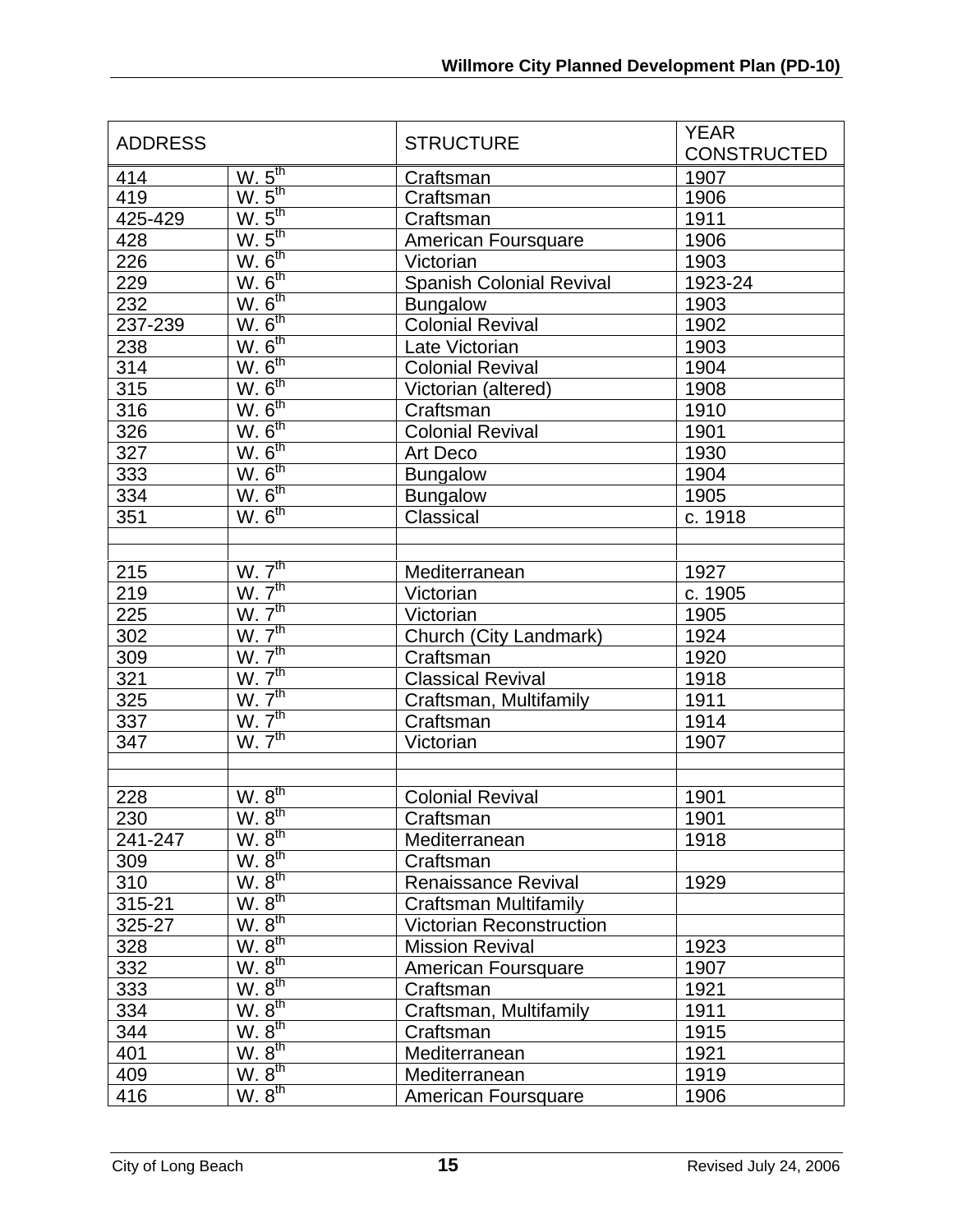| <b>ADDRESS</b> |                                               | <b>STRUCTURE</b>                | <b>YEAR</b><br><b>CONSTRUCTED</b> |
|----------------|-----------------------------------------------|---------------------------------|-----------------------------------|
| 417            | W. 8 <sup>th</sup>                            | Craftsman                       | 1902                              |
| 426            | W. 8 <sup>th</sup>                            | Craftsman, Multifamily          | 1913                              |
|                |                                               |                                 |                                   |
|                |                                               |                                 |                                   |
| 225            | $\underline{W.\ 9^{th}}$<br>W.9 <sup>th</sup> | Craftsman                       | 1911                              |
| 228-230        |                                               | Craftsman                       | 1912                              |
| 301            | W.9 <sup>th</sup>                             | Mediterranean                   | 1922                              |
| 302            | W.9 <sup>th</sup>                             | <b>Renaissance Revival</b>      | 1931                              |
| 309            | W.9 <sup>th</sup>                             | Mediterranean                   | 1922                              |
| 323            | W.9 <sup>th</sup>                             | Craftsman                       | 1910                              |
| 333-339        | W.9 <sup>th</sup>                             | Craftsman                       | 1913                              |
| 324-330        | $\frac{W.9^{th}}{W.9^{th}}$                   | <b>Classical Revival</b>        | 1925                              |
| 332-338        |                                               | <b>Classical Revival</b>        | 1925                              |
| 340-346        | W.9 <sup>th</sup>                             | <b>Classical Revival</b>        | 1924                              |
| 405            | W.9 <sup>th</sup>                             | Craftsman                       | 1905                              |
| 412            | W.9 <sup>th</sup>                             | Craftsman                       | 1908                              |
| 415            | W.9 <sup>th</sup>                             | American Foursquare             | 1919                              |
| 417            | W.9 <sup>th</sup>                             | Mediterranean                   | 1924                              |
| 422            | $\underline{W.9}^{\text{th}}$                 | Craftsman                       | 1908                              |
| 424            | W.9 <sup>th</sup>                             | Electric                        | 1904                              |
| 427            | W.9 <sup>th</sup>                             | <b>Colonial Revival</b>         | 1906                              |
|                |                                               |                                 |                                   |
|                |                                               |                                 |                                   |
| 225-227        | W. 10 <sup>th</sup>                           | <b>Spanish Colonial Revival</b> | 1928                              |
| 233            | W. 10 <sup>th</sup>                           | Craftsman                       | 1922                              |
| 240            | W. 10 <sup>th</sup>                           | <b>Spanish Colonial Revival</b> | 1937                              |
| 245            | W. 10 <sup>th</sup>                           | Craftsman                       | 1920-1925                         |
| 325            | W. 10 <sup>th</sup>                           | <b>Classical Revival</b>        | 1919                              |
| 326            | W. 10 <sup>th</sup>                           | Craftsman                       | 1912                              |
| 332            | W. 10 <sup>th</sup>                           | Craftsman                       | 1913                              |
| 339            | W. 10 <sup>th</sup>                           | Craftsman                       | 1906                              |
| 340            | W. 10 <sup>th</sup>                           | Mediterranean                   | 1920                              |
| 347            | W. 10 <sup>th</sup>                           | Craftsman                       | 1905                              |
| 403            | W. 10 <sup>th</sup>                           | <b>Colonial Revival</b>         | 1906                              |
| 407            | W. 10 <sup>th</sup>                           | <b>Colonial Revival</b>         | 1906                              |
| 415            | W. 10 <sup>th</sup>                           | Craftsman                       | 1906                              |
| 418            | W. 10 <sup>th</sup>                           | <b>Bungalow</b>                 | 1923                              |
| 424            | W. 10 <sup>th</sup>                           | Craftsman                       | 1908                              |
| 425            | $W.\overline{10^{th}}$                        | Craftsman                       | 1908                              |
|                |                                               |                                 |                                   |
|                |                                               |                                 |                                   |
| 411            | W. 11 <sup>th</sup>                           | Victorian                       | 1896                              |
| 415            | W. 11 <sup>th</sup>                           | Victorian                       | 1908                              |
| 422            | W. 11 <sup>th</sup>                           | Craftsman                       | 1913                              |
| 427            | W. 11 <sup>th</sup>                           | Victorian                       | 1908                              |
| 428            | W.11 <sup>th</sup>                            | Craftsman                       | 1913                              |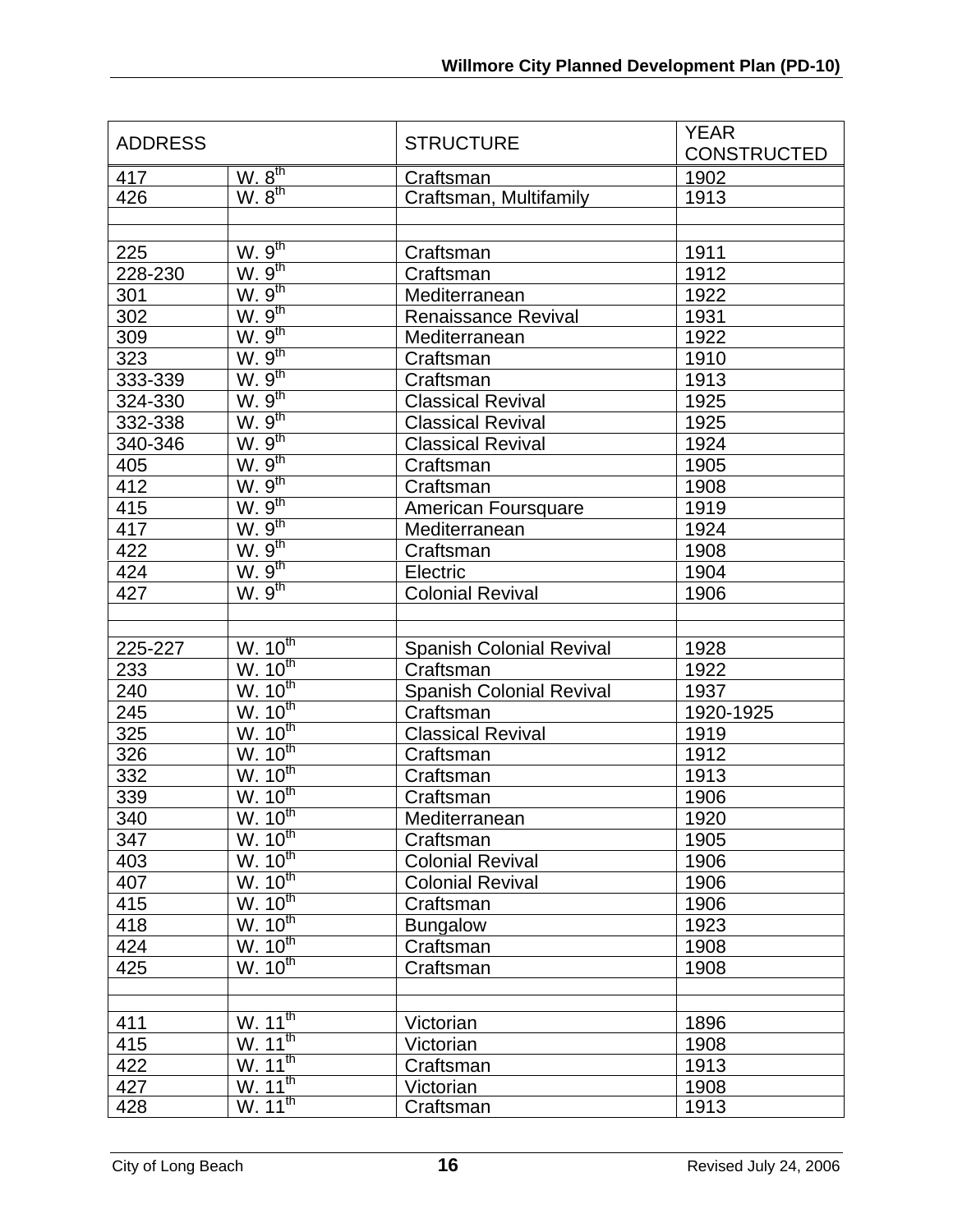| <b>ADDRESS</b> |                         | <b>STRUCTURE</b>                | <b>YEAR</b><br><b>CONSTRUCTED</b> |
|----------------|-------------------------|---------------------------------|-----------------------------------|
| 225            | W. $12^{\text{th}}$     | Craftsman                       | 1921                              |
| 220-226        | W. $12^{\overline{th}}$ | Mediterranean                   | 1922                              |
| 233            | W. $12^{\text{th}}$     | Craftsman                       |                                   |
| 316            | W. $12^{\overline{th}}$ | Craftsman                       | 1921                              |
| 319            | W. $12^{\overline{th}}$ | <b>Colonial Revival</b>         | c. 1910                           |
| 327            | W. $12^{\overline{th}}$ | Craftsman                       | 1913                              |
| 335            | W. $12^{th}$            | Electric                        | 1910                              |
|                |                         |                                 |                                   |
|                |                         |                                 |                                   |
| 1235           | Loma Vista              | Craftsman                       | 1923(?)                           |
| 1247           | Loma Vista              | <b>Spanish Colonial Revival</b> | 1928                              |
| 1251           | Loma Vista              | Late Victorian (relocated)      |                                   |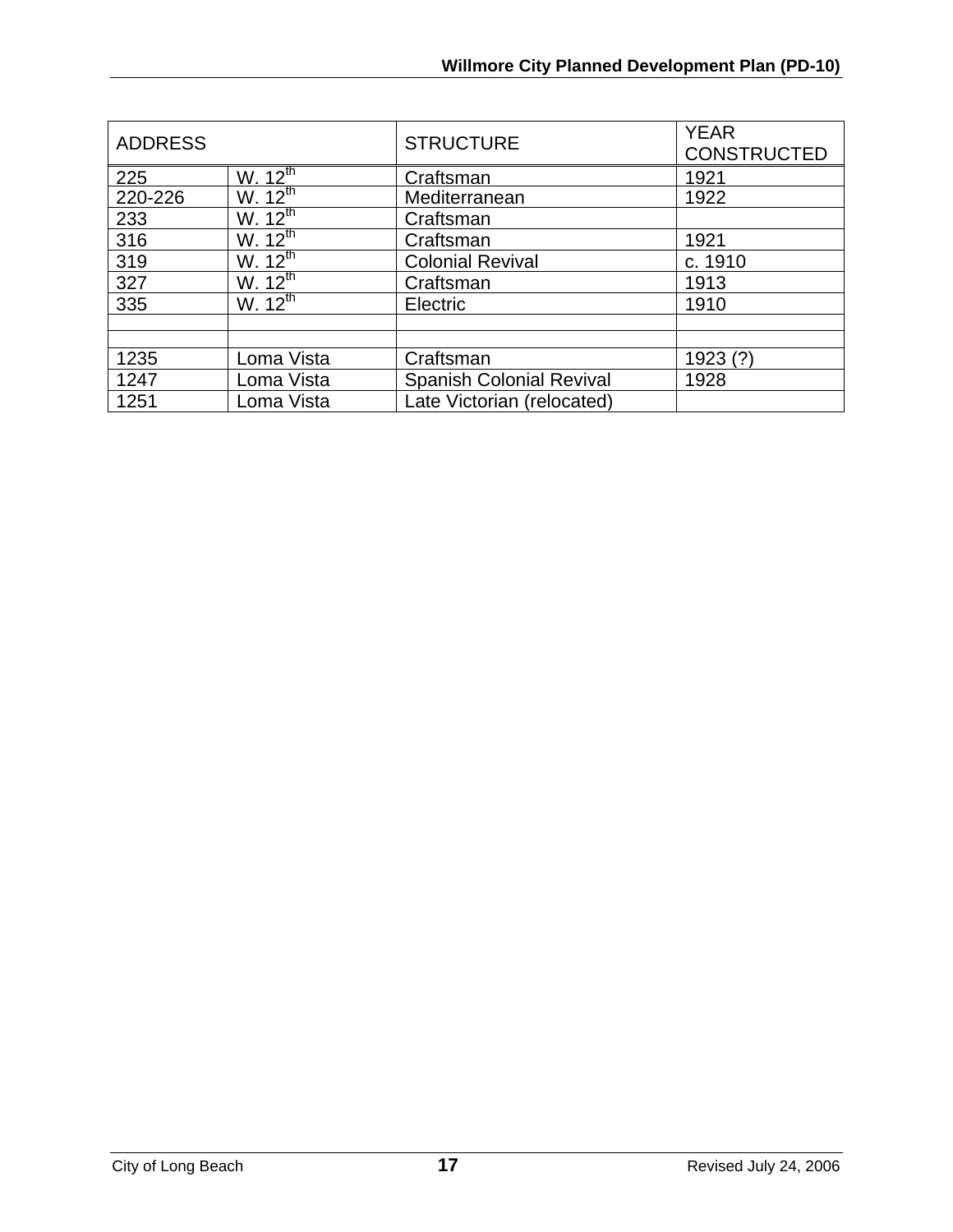## **APPENDIX B**

#### STRUCTURES CONTRIBUTING TO THE ARCHITECTURAL AND HISTORIC

## SIGNIFICANCE OF THE DRAKE PARK HISTORIC

| Daisy Avenue           | Cedar Avenue (cont'd) | Eighth Street (cont'd) |
|------------------------|-----------------------|------------------------|
|                        | 803                   | 592 W.                 |
| 711                    | 814                   | 539 W.                 |
| 717                    | 902                   | 600 W.                 |
| 729                    | 948                   |                        |
| 755                    | 953                   | <b>Ninth Street</b>    |
| 827                    | 1034                  |                        |
| 829                    |                       | 225 W.                 |
| 837                    | 1044                  | 302 W.                 |
| 841                    | 1045                  | 412 W.                 |
| 853                    | 1051                  | 444 W.                 |
| 1021                   | 1059                  |                        |
| 1122                   | 1069                  | <b>Tenth Street</b>    |
|                        | 1124                  |                        |
| Magnolia Avenue        | 1135                  | 347 W.                 |
|                        |                       | 403 W.                 |
| 803                    | <b>Seventh Street</b> | 425 W.                 |
| 815                    |                       | 528 W.                 |
| 905                    | 225 W.                |                        |
| 1135                   | 347 W.                | <b>Eleventh Street</b> |
|                        | 525 W                 |                        |
| <b>Chestnut Avenue</b> | 529 W.                | 411 W.                 |
|                        | 537 W.                | 415 W.                 |
| 821                    |                       | 427 W.                 |
| 915                    | <b>Eighth Street</b>  | 645 W.                 |
| 953                    |                       |                        |
| 1269                   | 325 W.                | <b>Twelfth Street</b>  |
|                        | 333 W.                |                        |
| <b>Cedar Avenue</b>    | 334 W.                | 235 W.                 |
|                        | 344 W.                |                        |
| 711                    | 526 W.                | <b>Park Circle</b>     |
| 729                    | 528 W.                |                        |
| 746                    |                       | 953 (Bembridge House)  |

The Planning Bureau provides this information for reference and the convenience to the public. The adopted ordinance, together with any amendment thereto, is in the possession of the City Clerk and should be reviewed and considered prior to making any land use decision. Information contained herein is subject to change without notice as a result of updates, corrections or amendments.